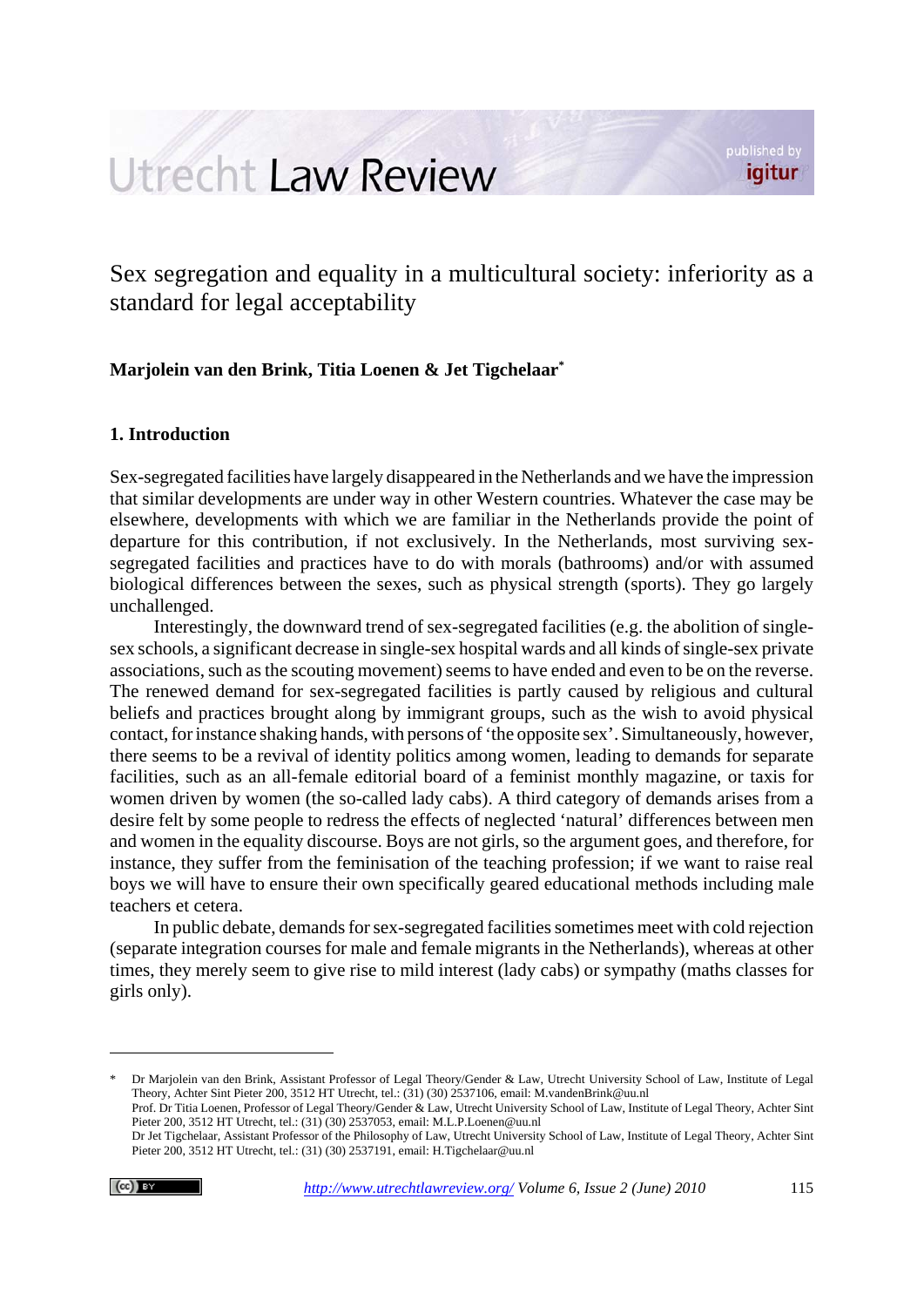How should we assess these old and new forms of sex segregation? Which demands for sex-segregated practices are acceptable? According to which standards and on which conditions, and without prejudice against unfamiliar cultural or religious perspectives?

In this contribution we start from the premise that mixed sex facilities and practices are and should remain the point of departure in contemporary Western society. Given the crucial role of the notion and practice of 'separate spheres' for the male and female sex in the long history of women's subordination by men, sex segregation has to be viewed with suspicion and can only be allowed as an exception. By implication, segregated practices are in need of justification, not the other way round.

From a legal point of view, any justification for state-supported, sex-segregated practices will have to meet equality and non-discrimination standards as guaranteed in, for instance, international and regional human rights conventions and/or national constitutions.<sup>1</sup> But how should we decide whether sex segregation indeed infringes these standards? Which criteria or tests should be applied?

In this paper we will formulate such a test and we will assess its implications and merits by applying it to several topical cases of sex segregation. The test draws on anti-domination or anti-subordination theories as developed in, among others, feminist and critical legal theory as well as on the famous landmark cases of the US Supreme Court regarding segregation on the basis of race and sex. To decide whether or not race or sex segregation is acceptable if measured against general legal equality and non-discrimination clauses,<sup>2</sup> both sources seem to focus on a single central standard: does segregation create or perpetuate the legal, social, and/or economic inferiority of racial minorities or women respectively? At the end of the day, generally speaking, this indeed seems to be what equality and non-discrimination standards are all about.

After exploring the main features of this standard and formulating what we call 'the inferiority test' (Section 2), we will apply this test to a number of topical cases of sex segregation. We have selected three types of cases:

- 1. a traditional case of rather uncontested sex segregation: segregated sports, more specifically amateur football;
- 2. a more controversial case that seems to be on the rise once again in several countries: sexsegregated education; and
- 3. the highly controversial case of sex-segregated integration courses and other welfare services in the Netherlands.

By choosing both contested and less contested cases we hope to avoid applying double standards to familiar and unfamiliar forms of sex segregation. For each case we will discuss what the application of the inferiority test leads to; would the sex-segregated practices be acceptable or not?

In addition we will pay specific attention to the merits of the test in a multicultural context: is the inferiority test able to deal with multicultural complexity? As many of the new claims for sex segregation may involve not just gender hierarchy but also ethnic, cultural and/or religious hierarchies, we will critically assess whether the application of the inferiority test to practices of

<sup>1</sup> The legal situation is less clear regarding segregated practices involving only private parties. Generally speaking, the norms mentioned are directed at state action and do not cover strictly private action. That is why this contribution is limited to sex segregation which is actively supported by the state in one way or another.

<sup>2</sup> Such general equality and non-discrimination provisions are included in all major international and regional human rights documents and many national constitutions.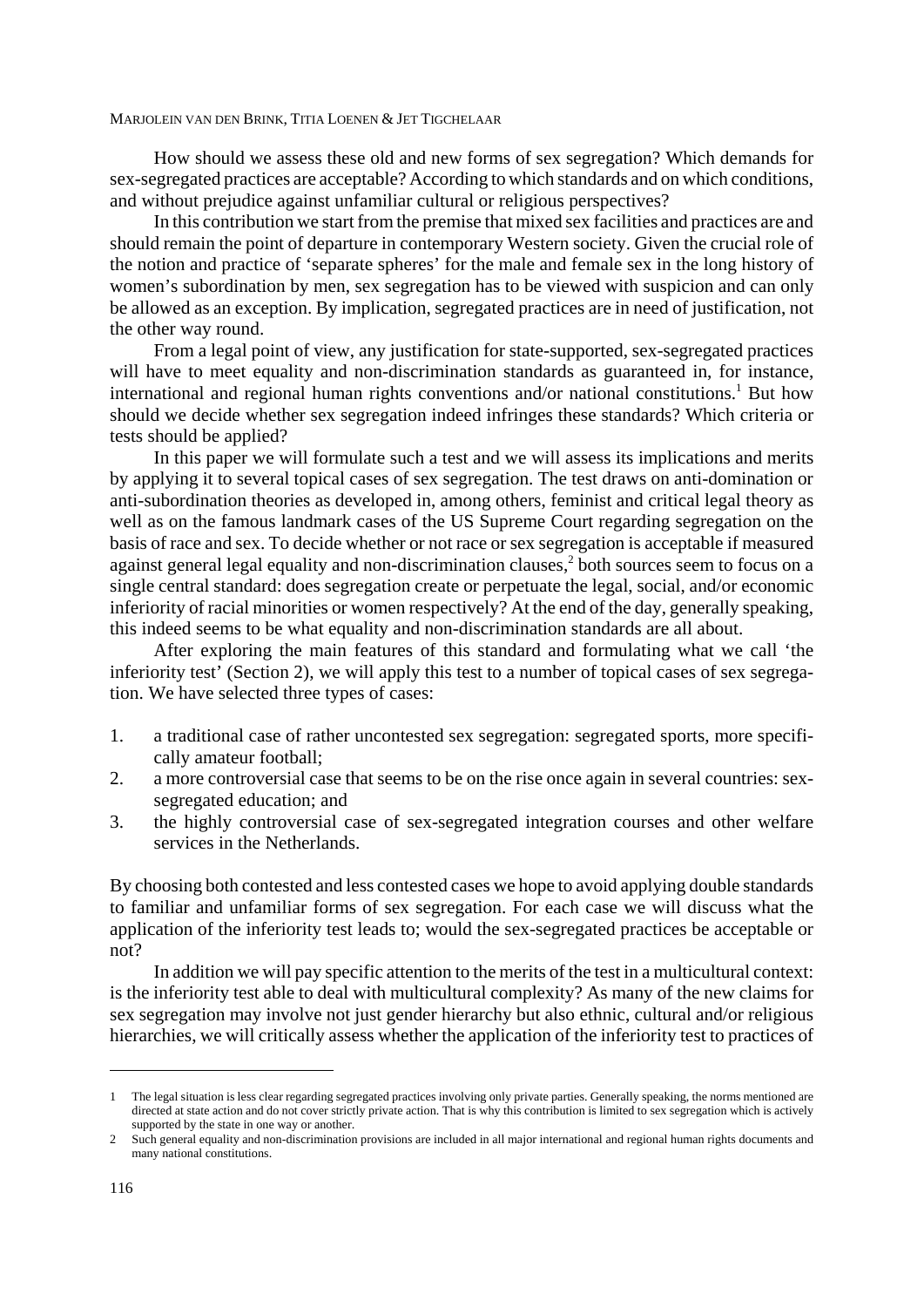sex segregation ensures that attention is paid to minority ethnic, cultural and religious perspectives. This is all the more important where sex equality and minority rights (e.g. freedom of religion) may be on a collision course. If anything, human rights standards concerning equality and non-discrimination are a major site of struggle over the legal acceptability of culturally or religiously inspired practices of sex segregation.

# **2. The inferiority test**

# *2.1. The anti-domination or anti-subordination approach*

The anti-subordination or anti-domination approach which we use as an inspiration for this contribution builds on critical legal studies from both sides of the Atlantic. Notwithstanding major differences in the way different authors develop and specify this approach, they show remarkable similarities in their overall analysis, which provides a common ground for addressing issues of equality and non-discrimination.<sup>3</sup> Whether they speak in terms of achieving full citizenship for all, of eradicating differences in power, of realising true inclusion or of ending structural disadvantage, to us their analysis boils down to this: though many doubt whether this will ever be accepted in actual legal practice, all seem to agree that the ultimate or true goal of legal guarantees of equality and non-discrimination is the eradication of the subordinate status of historically and structurally disadvantaged groups and ending their domination by the 'upperdogs'.

The focus on ending subordination and domination begs the question how to measure this: which indicators are relevant? Our (limited) literature survey brings out many factors, which we have grouped in three clusters.<sup>4</sup> The first cluster of factors focuses on the overall social and economic position of the subordinated group in society, i.e. on the material harm suffered: poverty and a weak economic position, low social status and limited access to education, health care and other facilities and the like are indicators of subordination. The second cluster concerns levels of autonomy and control or power: subordinated groups have little political or economic power to change things; they have less control over their own lives and are more often victims of violence and coercion by others. The third cluster deals with immaterial, ideological factors: subordinated groups suffer from pervasive prejudice, stereotyping and stigmatising that set them aside as less worthy 'others'.

The anti-subordination or anti-domination approach has two important implications for equality and non-discrimination issues, such as segregation. Firstly, it implies that non-discrimination is not to be equated with non-distinguishing, that is with absolutely colour or sex-blind approaches. Even if classifications on the basis of sex or race as such may on the whole be detrimental to women or ethnic minorities, they are not necessarily *always* unacceptable. If they have a remedial purpose and actually enhance the position of the subordinated group they could

<sup>3</sup> For the US see e.g. O. Fiss, 'Groups and the equal protection clause', 1976 *Philosophy and Public Affairs*, pp. 107-177; C. MacKinnon, *Feminism unmodified*, 1988; K. Crenshaw, 'Race, reform and retrenchment: transformation and legitimation of antidiscrimination law', 1988 *Harvard Law Review*, pp. 1331-1387; C. Sunstein, 'The anticaste principle', 1993-1994 *Michigan Law Review*, pp. 2410-2455; K. Franke, 'What's wrong with sexual harassment?', 1996-1997 *Stanford Law Review*, pp. 760-772; For Europe see e.g. C. Smart, *The power of law*, 1989; R. Holtmaat, 'Naar een ander recht I en II', 1988 *Nemesis*, pp. 3-13 and 60-66; J. Goldschmidt, 'Staats- en bestuursrechtelijke aspecten van positieve actie', 1989 *Positieve discriminatie*, preadviezen NJV, pp. 57-117; T. Loenen, *Verschil in gelijkheid. De conceptualisering van het juridsche gelijkheidsbeginsel met betrekking tot vrouwen en mannen in Nederland en de Verenigde Staten*, 1992.

<sup>4</sup> Apart from the literature mentioned in note 3 see also the short overview of the anti-subordination approach in J. Hasday, 'The principle and practice of women's 'full citizenship': a case study of sex-segregated public education', 2002-2003 *Michigan Law Review*, pp. 755-810, and J. Balkin & R. Siegel, 'The American Civil Rights Tradition: Anticlassification or Antisubordination', Issues in Legal Scholarship, The Origins and Fate of Antisubordination Theory (2003): Article 11. <http://www.bepress.com/ils/iss2/art11>, last accessed on 18 December 2009.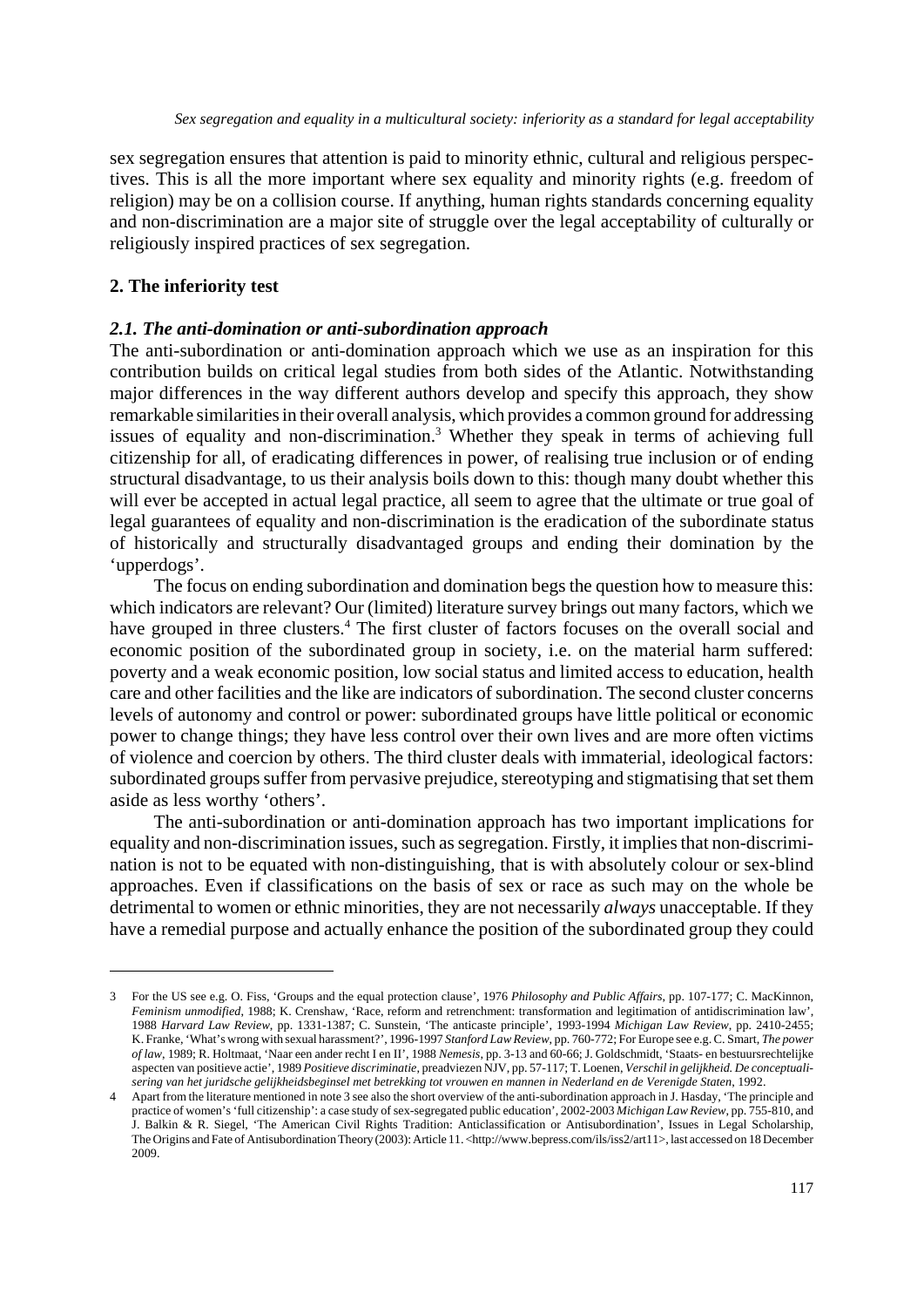be acceptable. Secondly, this approach implies that race or sex-neutral policies, which do not classify explicitly on the basis of race or sex, may still infringe equality or non-discrimination provisions if they negatively affect the position of the underdog group. Again, impact in terms of diminishing or enhancing subordination and dominance is the determining factor.

# *2.2. US case law on race and sex segregation*

As far as race and sex segregation are concerned, two landmark cases stand out in the case law of the US Supreme Court. *Brown v. Board of Education* (1954) on race segregation is no doubt one of the most important decisions in the history of the US and is famous far beyond its borders.5 Less famous, but nevertheless also a landmark case, is *United States v. Virginia Military Institute* (1996) on sex segregation.

# *Brown v. Board of Education, 347 US 483 (1954)*

In *Brown* the Supreme Court addressed the claims of black children to be admitted to white, segregated public schools. They invoked the constitutional equality clause to strike down segregation permitted or required under the laws of the states involved. In this historical decision the Supreme Court changed its position as expressed in 1896 in *Plessy v. Ferguson* that 'separate but equal' facilities for whites and non-whites are constitutionally acceptable and do not infringe the equality clause.<sup>6</sup>

The Supreme Court considered that even if physical facilities and other 'tangible' factors (such as school buildings, the curriculum or the quality of teachers) may be equal, segregation is not equal as regards all kinds of 'intangible' factors that are difficult to measure. In this respect the Court concluded that segregating black schoolchildren solely on the basis of their race 'generates a feeling of inferiority as to their status in the community that may affect their hearts and minds in a way unlikely ever to be undone (…). We conclude that in the field of education the doctrine of "separate but equal" has no place. Separate educational facilities are inherently unequal'.<sup>7</sup>

Though the Supreme Court in *Brown* formally limited this ruling to education, in subsequent cases it became clear that this approach was much more encompassing. Specific rulings referring to *Brown* struck down segregation regarding public beaches, bathhouses, municipal golf courses, athletics contests, airport restaurants, courtroom seating and municipal auditoriums.<sup>8</sup> In the US context, since *Brown* racial segregation as such is thus regarded as 'inherently unequal'.

The *Brown* decision focused on the question whether segregation enhances the subordinate position of one group vis-à-vis another group. As James Nickel concludes 'An adequate diagnosis of what was wrong with segregation needs to explain its asymmetrical character: how it deeply wronged African-Americans while hurting whites to a much smaller degree'.<sup>9</sup> The crucial argument for striking down the acceptability of 'separate but equal' in *Brown* regards the question whether the system asserts inferiority*.* In this respect, the Supreme Court emphasized that 'separate but equal' cannot be considered equal unless both tangible factors such as school

<sup>5</sup> *Brown v. Board of Education*, 347 US 483 (1954).

<sup>6</sup> *Plessy v. Ferguson*, 163 US 537 (1896).

<sup>7</sup> *Brown* at 494-495.

<sup>8</sup> See J. Nowak & R.Rotunda, *Constitutional law*, 2004, p. 755. The Supreme Court refers to all kinds of social science data in this respect.

<sup>9</sup> J. Nickel, 'The liberty dimension of historic and contemporary segregation', 1997 *Law and Philosophy*, pp. 259-277, p. 273.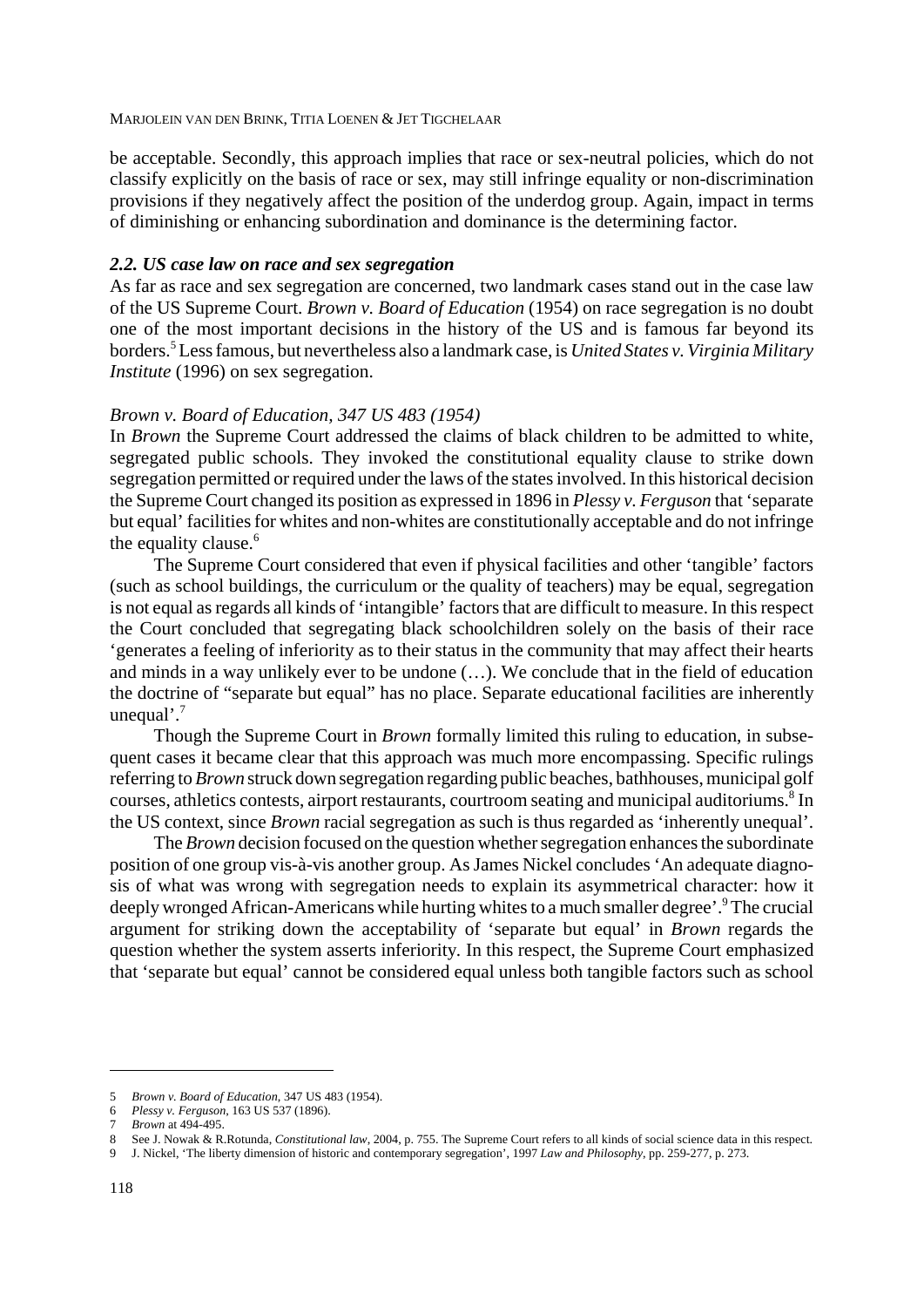buildings or curricula (as was acknowledged before *Brown*)*,* and intangible factors (such as opportunities and psychological effects) are equal.10

In fact, having become increasingly uncomfortable with the separate but equal doctrine, the Court apparently came to include these 'intangible' factors in its assessment precisely because some states had started to upgrade all 'tangible' facilities for blacks to save their segregation policies.<sup>11</sup> At the same time, by taking into account intangible factors such as psychological effects, the Court clearly recognized the relevance of the larger impact of segregation far beyond the specific school context. This means more generally that any assessment of the acceptability of a segregated practice cannot be divorced from the impact and meaning it has in the larger context of society as a whole. $^{12}$ 

## *United States v. Virginia, 518 US 515 (1996)*

Virginia Military Institute (VMI), an all-male public academy founded in 1839, offered training for the 'citizen soldier', that is men prepared for leadership in civilian life and military service. This prestigious institute excluded women. It was financially supported by the State of Virginia. The US sued Virginia for infringing the constitutional equality clause. To justify its male-only admission policy, Virginia argued that VMI could not offer the same sort of education to women without modification, as the male academy was based on an 'adversative method', that is a physically and mentally tough method resembling elite-corps training in the military. VMI considered this unsuitable for women, even if exceptional women could perhaps fulfil the extreme physical and other requirements. To protect VMI's male-only admissions policy, Virginia proposed to develop an equivalent programme for women, the Virginia Women's Institute for Leadership (VWIL), based on a different, cooperative method which would reinforce self-esteem.

The Supreme Court decided against Virginia and agreed with the US that the constitutional requirement of equal protection precluded Virginia from reserving exclusively to men the unique educational opportunity which VMI afforded. The Court considered that the state 'must not rely on overbroad generalizations about the different talents, capacities, or preferences of males and females'.13 It was not disputed that some women, if only a few, would be able and willing to meet the tough requirements for admission. The Court further remarked that 'inherent differences' between men and women should be a cause for celebration, not for denigration or

'for artificial constraints on an individual's opportunity. Sex classifications may be used to compensate women "for particular economic disabilities [they have] suffered" (…) , to "promote equal employment opportunity" (…) , to advance full development of the talent and capacities of our Nation's people. *But such classifications may not be used, as they once were, to create or perpetuate the legal, social, and economic inferiority of women*'.14 (Emphasis added, references to case law omitted.)

<sup>10</sup> Robinson gives an overview of both tangible and intangible factors that can be derived from Brown. Tangible factors include buildings, curricula, the qualifications and salaries of teachers; intangible factors include future opportunities, exchange of ideas and psychological effects. D. Robinson, 'A league of their own: do women want sex-segregated sports?', 1998 *Journal of Contemporary Legal Issues*, pp. 321-356, p. 331.

<sup>11</sup> Nowak & Rotunda, *supra* note 8 p. 754.

<sup>12</sup> In a highly contested ruling of 28 June 2007, a heavily divided Court (5-4) ruled that race-based policies to counter re-segregation infringe the constitutional equality clause as well. 'The way to stop discrimination on the basis of race is to stop discriminating on the basis of race' as Roberts voiced the majority's objections. Some critics say this will bring back pre-Brown years of segregation in education. (US Supreme Court, *Parents involved in community schools v. Seattle School district no.1*, 551 US 701 (2007)).

<sup>13</sup> *US v. Virginia*, 518 US 515 (1996) at 516.

<sup>14</sup> *US v. Virginia*, at 533-34.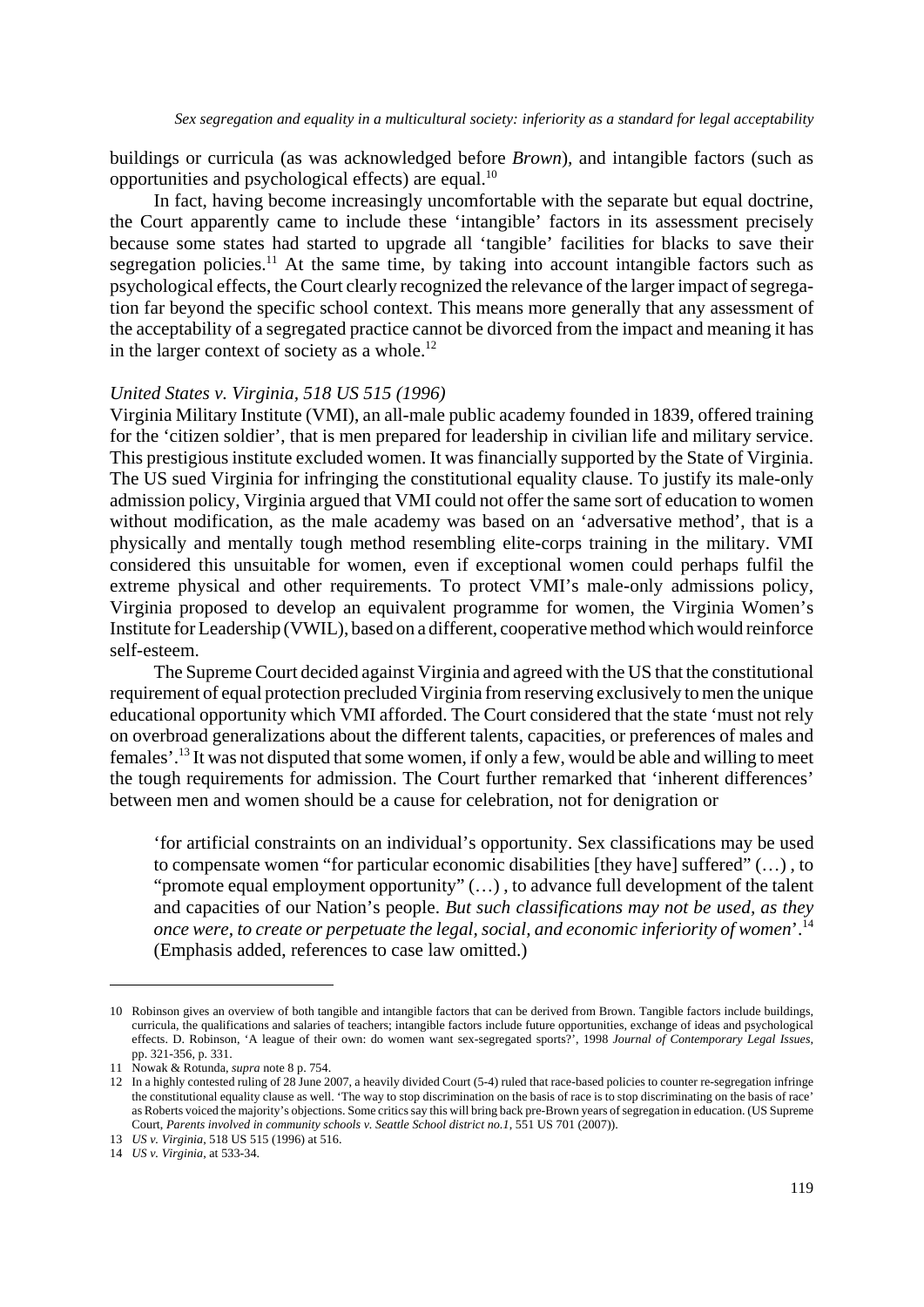Turning to the specific situation at the VMI, the Supreme Court emphasized the unique education VMI offered to its male students. In comparison, the proposed VWIL was considered to be a 'pale shadow' of the VMI. Not just because of the envisaged inferior resources, faculty or course offerings available for the VWIL, but especially because of a myriad of intangible factors, such as VMI's 157-year history, its prestige and its influential alumni network.

Notwithstanding this clear conclusion, the Supreme Court *explicitly* reserved judgment on the question whether 'separate but equal' sex segregation could ever be constitutional.<sup>15</sup> This in fact suggests that the Supreme Court allows room for sex segregation *if* these can be regarded as equal in respect of all relevant tangible and intangible factors.<sup>16</sup>

# *2.3. Acceptability of sex segregation: the inferiority test*

The parallel between the anti-domination or anti-subordination approach in critical legal studies and the US Supreme Court case law on race and sex segregation is obvious.17 For both, the ultimate test for deciding whether segregation infringes the principle of equality and nondiscrimination would be whether it asserts the inferiority of a group of people or not. A difference, however, lies in the focus of such an enquiry: whereas the anti-subordination approach seems to focus on the macro level of the larger society, the Supreme Court scrutinizes the micro level of the concrete practice itself. Yet, by emphasizing the importance of the impact of all kinds of intangible factors, the Supreme Court links both levels. We would suggest doing so explicitly by combining the insights from both sources. This brings us to formulating the following test to apply to sex-segregation cases. To be acceptable in terms of equality and non-discrimination, any state-endorsed or state-supported policy or practice of sex segregation has to meet a two-pronged test:

- 1. Are the segregated facilities or practices genuinely equal as such, that is in terms of all relevant tangible factors? If not, the segregated practice will be unacceptable to start with, though in many cases, of course, this can be rectified by upgrading the inferior separate facilities. If the facilities are equal as far as the tangible factors are concerned, the second test would be:
- 2. Do the segregated facilities or practices create or perpetuate the subordinate position of women instead of diminishing their dominance by men?

In this context the three clusters of factors indicating inferiority as identified in anti-domination approaches should be taken into account. The impact of the segregated facilities or practices must be assessed in terms of their wider impact on a) the social and economic position of women, b) their power and autonomy, and c) how women are perceived as the less worthy 'other' (for instance through gender stereotyping and gender role confinement) and whether the hierarchical relationship between men and women is confirmed or challenged.

As non-segregation is the proper default position and all three factors are arguably equally important, it follows that they have to be regarded as cumulative. This means that sex-segregated practices that have a negative impact on women in respect of any of these three factors are not acceptable. It also means that it is up to the proponent of a specific sex-segregated facility, to prove the positive impact of that practice on each of these three factors.

<sup>15</sup> *US v. Virginia*, at 534 n.7.

<sup>16</sup> Cf. Robinson, *supra* note 10, p. 339.

<sup>17</sup> Cf. Balkin & Siegel, *supra* note 4.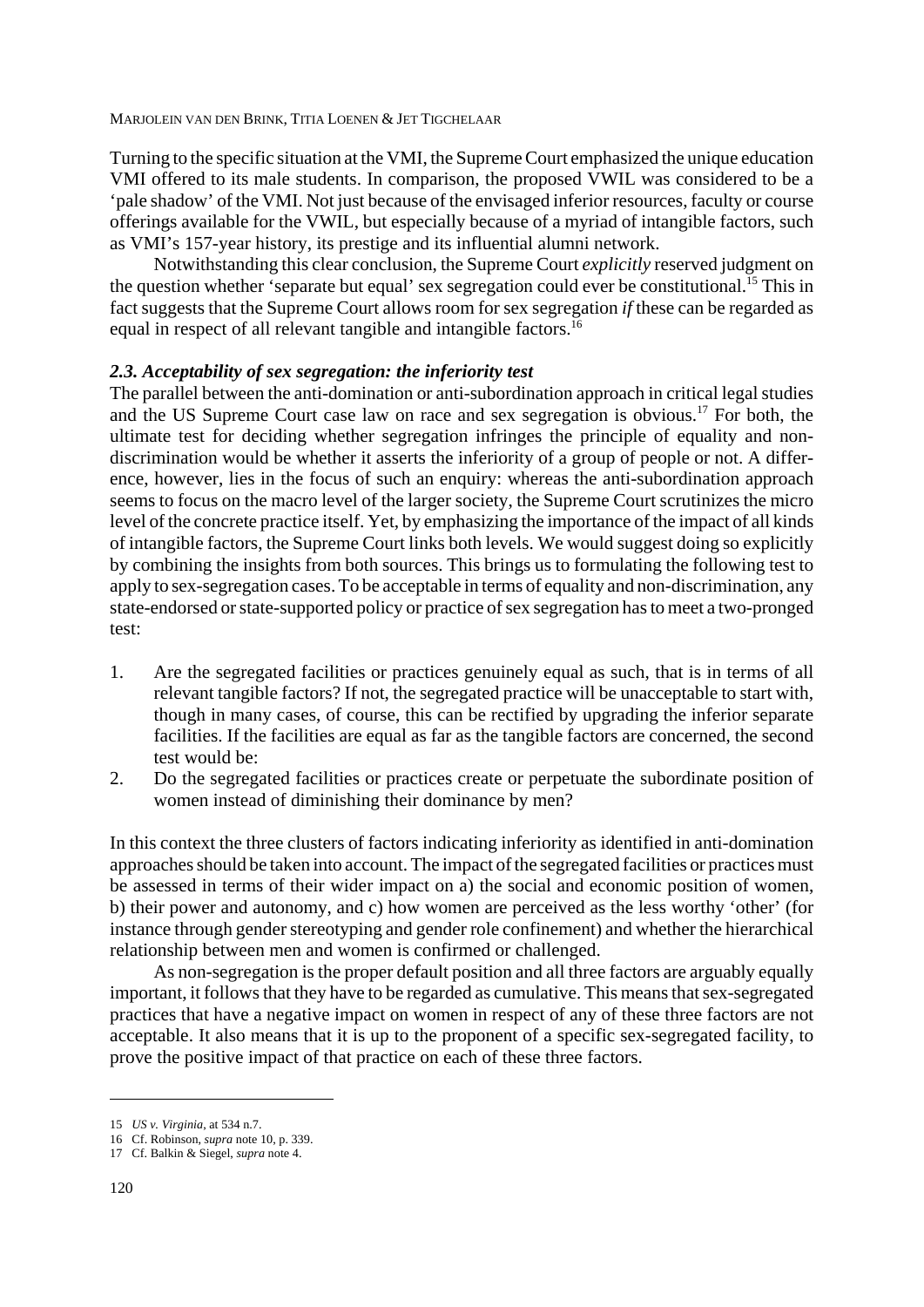Though space does not allow us to go into this subject here, it should be noted that the focus on the actual (negative) *impact* of any sex-based distinction in our inferiority test is also a determining factor in equality and non-discrimination review by the Canadian Supreme Court and the South African Constitutional Court. Both courts regard redressing pre-existing disadvantage, stereotyping and inferiority as the quintessence of the constitutional guarantee of equality and non-discrimination.<sup>18</sup>

In the following section we will explore how the test works out in assessing the acceptability of the three topical issues of sex segregation mentioned in the introduction. All cases involve some kind of state support. Each case study starts with a brief description of the issue, summarizes the main arguments for and against sex segregation we encountered in our research on the topic, applies the inferiority test and formulates some preliminary conclusions.

# **3. Sex segregation and football**

#### *3.1. Introduction*

In 1995 fifteen-year-old Nicole Delies, backed up by her club, sued the Royal Netherlands Football Association (KNVB).<sup>19</sup> She claimed that she had been treated wrongfully by the KNVB because it did not allow Delies to play with her football team in the national youth competition, just because she was a girl. According to Delies, the KNVB prevented her from developing her footballing skills. Her club claimed that the KNVB prevented them from sending their best players to the competition. Despite the KNVB lawyer's argument that 'football is by nature unsuitable to be played in mixed teams', Delies won her case. The KNVB was ordered to reconsider its policies, which it accordingly did. The case significantly furthered mixed-team matches in Dutch organised football competitions.<sup>20</sup>

In the Netherlands, as of 2000/2001 mixed teams are allowed in youth football up to the age of 19 at all levels. Up to the age of 12 mixed teams are the rule. From the age of 13, girls may continue to play in a mixed team or join an all-girls team.<sup>21</sup> Boys are not allowed to join a girls' team. Adult teams are standard single sex. Professional football remains strictly segregated.<sup>22</sup>

There is a tremendous amount of (non-legal) literature on gender and sports.<sup>23</sup> In an attempt to limit this exploration of the field, the focus will be on amateur football. Thus, issues which are characteristic for professional football are largely left undiscussed. Likewise, issues of representation among referees, coaches and in administrative and managerial functions are omitted.

<sup>18</sup> For further details on Canada see Chapter 52 in P. Hogg, *Constitutional law of Canada. Student edition*, 2006; on South Africa Chapter 8 in Z. Motala et al. (eds.), *Constitutional law. Analysis and cases*, 2002. This focus also seems to square well with the object and purpose of the UN Convention on the elimination of all forms of discrimination against women. See R. Holtmaat, *Towards different law and public policy – the significance of article 5(a) CEDAW for the elimination of structural gender discrimination*, Dutch Ministry of Social Affairs and Employment, 2004.

<sup>19</sup> Pres. Rechtbank Utrecht 7 November 1995, *KG* 04-21.783/95, *Delies & Groningse Sportvereniging Rapiditas v. KNVB, KG* 1996, 11.

<sup>20</sup> A. Elling, '"Een beetje ruig, dat trekt me wel". Over het imago en de beleving van vrouwenvoetbal', 1999 *Tijdschrift voor Genderstudies*, no. 4, pp. 25-35, p. 27.

<sup>21</sup> Undated KNVB memo 'Toevoeging gemengd voetbal', see: <http://files.datawire.nl/uploads/zsmQz3Q7-aciVsQqAaJhuA/X34EfComLTDmtTfq8r4BA/Memo\_Toevoeging\_Gemengd\_Voetbal.pdf>, last accessed on 21 January 2009.

<sup>22</sup> In 2004 the international football federation, FIFA, stated: 'There must be a clear separation between men's and women's soccer.' See <www.FIFA.com>, Sunday 19 December 2004.

<sup>23</sup> See e.g. M. Derks, 'Hard gras. Sekse, identiteit en voetbalgeschiedenis', 1999 *Tijdschrift voor Genderstudies*, no. 4, pp. 5-15; J. Williams, 'An Equality too far? Historical and contemporary perspectives of gender inequality in British and international soccer', 2006 *Historical Social Research*, no. 1, pp. 151-169; A. Elling, *'Ze zijn er [niet] voor gebouwd. In- en uitsluiting in de sport naar sekse en etniciteit,* 2002, pp. 74-77; E. McDonagh & L. Pappano, *Playing with the boys. Why separate is not equal in sports*, 2008; J. Lee, 'The threat of robust mothers', 2007 *The International Journal of the History of Sport*, no. 11, pp. 1382-1390; J. Lee, 'Damned if they did, damned if they didn't', 2007 *The International Journal of the History of Sport*, no. 11, pp. 1479-1490.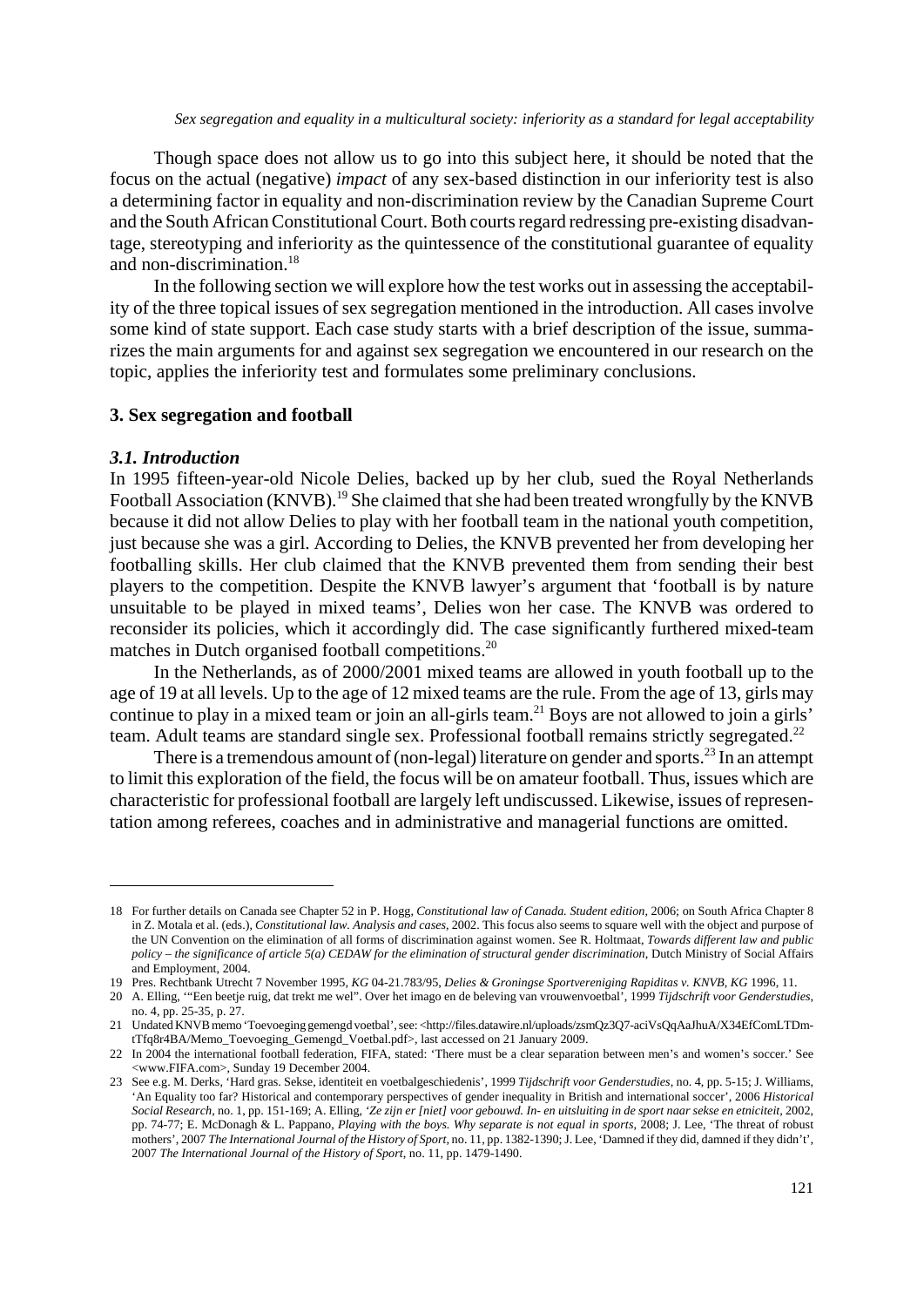# *3.2. Arguments for and against (government support for) sex-segregated football*

Sex segregation in the male-dominated field of sports, and in particular in sports perceived as 'masculine sports' such as football, is very much a matter of course. McDonagh & Pappano point out that of the more than 500 court cases in the US on sex discrimination in sports, a mere 10% concern practices of sex segregation, not because sex segregation is rare, but because it is so much taken for granted.<sup>24</sup> This explains one difference between the case of sports and, in particular, the case of welfare services discussed in this contribution. In sports it is generally not separate facilities that are called for. It is the exclusiveness of male sports that is contested.

The fact that separate play is so common, may also help to explain a second characteristic of the debate on segregated football, namely that opposition to the possibility of separate play as such, at least to giving women a choice between mixed and separate play, are very rare if not absent. The dividing line runs between opponents of mixed play as such and those in favour of free choice (for women).

There seem to be three major arguments underlying the practice of sex-segregation: decency and morals, physical differences and equal rights.

# *3.2.1. Decency and morals*

Although history shows that ideas on what is and what is not appropriate for women (and men) have had and continue to have a very strong influence on women's participation in sport, in the Netherlands such arguments are currently rarely invoked. That is not to say that such arguments, at times linked to religious conviction, do not play a role. It is conceivable that such convictions do influence women's decisions to join a mixed or a single-sex team.<sup>25</sup> However, since single-sex teams are still the rule rather than the exception for women over the age of 12, and since the demand for separate facilities only pops up with adolescence, current practice is not problematic for those who prefer segregated sports. Today, similar objections seem to be framed more in terms of physical suitability, an argument that will be discussed hereafter. Therefore, the decency and morals argument will not be further explored here.

## *3.2.2. Physical differences – real or perceived*

Average differences in strength, speed, stamina and so on seem to function as the first and the last word in favour of segregation. For some, it is obvious that women's bodies are just not made for playing football, or at least not for 'real' football. A leading Dutch football journalist wrote in a column on the women's league in 2009: 'There is something strange going on. I suddenly have to like women's football (...). Not even so very long ago, you just went to women's football if you wanted to have a good laugh. (...) It is unnatural to watch a sport you love, being performed by handicapped people. Women's limitations: they can't head [the ball] (...), they are too humble and too sweet. It is like wheelchair basketball. Admirable but it has nothing to do with basketball.<sup>26</sup> Such opinions on women's football (and sports more generally) are regularly

<sup>24</sup> McDonagh & Pappano, *supra* note 23, pp. 8-9.

<sup>25</sup> Cf. A. Elling, 'Sekse en sport: Bewegende beelden', 2003 *Vrouwenraad*, no. 1, pp. 10-19, p. 14. For an example see McDonagh & Pappano, *supra* note 23, p. 257. Moral-based and religious objections may also help to explain the differences in sports participation between different groups of women in the Netherlands, with ethnic minority women and especially Muslim women participating least. See A. Elling & A. Knoppers, 'Sport, gender and ethnicity: practices of symbolic inclusion/exclusion,' 2005 *Journal of Youth and Adolescence*, no. 3, pp. 257-268, p. 259. Elling & Knoppers, however, point to significant differences between Muslim girls from Turkish (18%) and Moroccan (40%) descent, the latter group equaling the participation rates of girls from Surinam, i.e. mostly non-Muslim girls (p. 261).

<sup>26</sup> N. Dijkshoorn, 'Ik vond alle duels van het vrouwenteam heel lelijk', *Voetbal International*, 15 September 2009.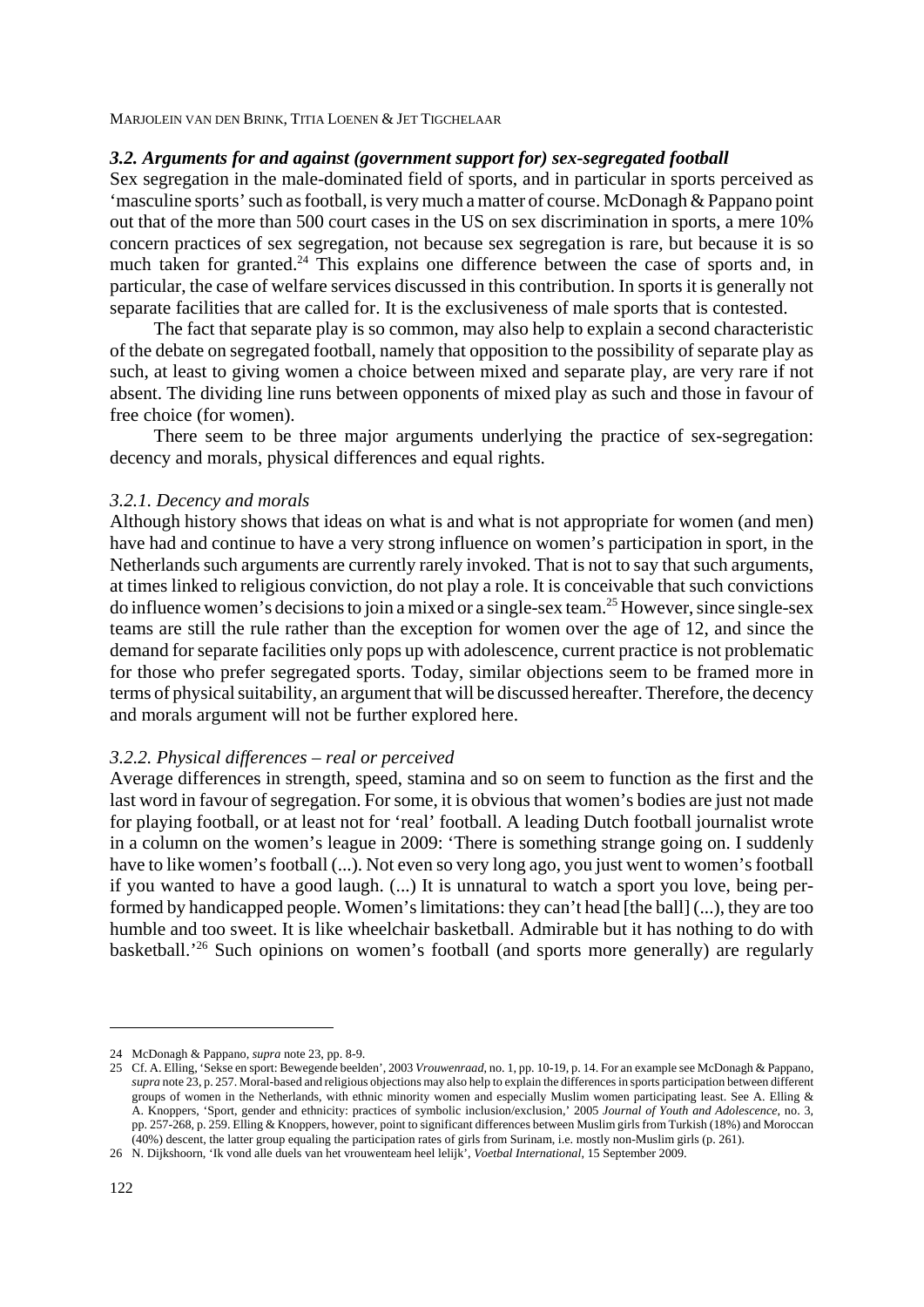voiced in the media.<sup>27</sup> It is not just men saying this. Many women share these feelings and even female top athletes feel 'they don't belong' in the men's competition.<sup>28</sup>

Adolescent girls turn away from sports generally, and mixed teams in particular, apparently not so much because of the machismo and harassment, but because sport no longer appeals to them.29 Girls may also prefer girls-only teams because of real or perceived physical differences, such as a different playing style.<sup>30</sup> The assumption that their bodies make women vulnerable, prompts the wish to protect women against injuries, which is another reason to favour separate teams. Male athletes, as well as their supporters, sometimes argue that mixed competition is unfair, because of the chivalrous attitude expected of them. Finally, the idea that women are physically inferior may even be cherished and defended in the face of contradicting facts, by those who fear that women actually beating men in anything but 'female' sports will undermine gender roles.<sup>31</sup>

However, despite the apparent self-evidence of physical differences between the sexes, the idea that average physical differences dictate segregation in sports is not uncontested. One line of critique is that the perceived differences in the way men and women move – 'throwing like a girl' – are not caused by any physical differences, but are learned. Young argues that women are actively encouraged to move in a 'feminine' way, that is, different from men, with sometimes awkward and ineffective movements as a result.<sup>32</sup> Separate play will thus mainly confirm the idea that differences do exist. This effect is enhanced when the rules of the game are specifically adjusted for women's competitions, as is the practice in many different sports. These modified rules, such as shorter matches, lighter balls, smaller fields and the like, do not seem to serve any particular purpose and do not appear proportionate to any real or perceived physical differences.<sup>33</sup>

Another familiar argument is that far greater differences exist between individual women and between individual men, than between women and men as groups. This is illustrated by female top athletes who are able to play 'with the boys' and maybe even win, but are still excluded because they are women.<sup>34</sup>

Also, it has been pointed out that in some team sports, such as American football, athletes perform different functions: some players must be bulky blockers, whereas others need to be sprinters. This latter argument, of course, is not so much an argument against segregation as it is a rebuttal of the *inevitability* of single-sex teams.

## *3.2.3. Equal rights arguments*

Discussions on sports and equal rights focus nearly as much on physical differences as do the discussions presented in the previous section. The arguments discussed in this section differ from those discussed above, in that they start from the presumption that somehow, equality should be achieved. The discussion revolves around the question of what, exactly, does equality in sport look like, and whether it is best achieved by separate or mixed play.

<sup>27</sup> See McDonagh & Pappano, *supra* note 23; Elling 2003, *supra* note 25; M. Messner et al., 'Separating the men from the girls: The gendered language of televised sports', 1993 *Gender & Society*, no. 1, pp. 121-137; A. Knoppers, '"Voorhoede van Ajax speelt meisjesvoetbal": Gender en voetbal', 1999 *Tijdschrift voor Genderstudies*, pp. 16-24; R. Jones et al., 'Pretty versus powerful in the sports pages: print media coverage of US women's Olympic gold medal winning teams', 1999 *Journal of Sport and Social Issues*, pp. 183-192. 28 McDonagh & Pappano, *supra* note 23, pp. 30-33.

<sup>29</sup> Cf. A. Knoppers, *Wat brengt sport teweeg?!*, inaugural lecture, Utrecht University, 2006, pp. 18-19.

<sup>30</sup> Cf. Elling 2002, *supra* note 23, pp. 198-200.

<sup>31</sup> Cf. McDonagh & Pappano, *supra* note 23, e.g. p. 12 and pp. 195-200.

<sup>32</sup> I. Young, 'Throwing like a girl: a phenomenology of feminine body comportment, motility and spatiality', 1980 *Human Studies*, pp. 137-156. Compare McDonagh & Pappano, *supra* note 23, in particular Chapter 2.

<sup>33</sup> For an intriguing overview see McDonagh & Pappano, *supra* note 23, pp. 11-13.

<sup>34</sup> *Ibid.*, p. 254.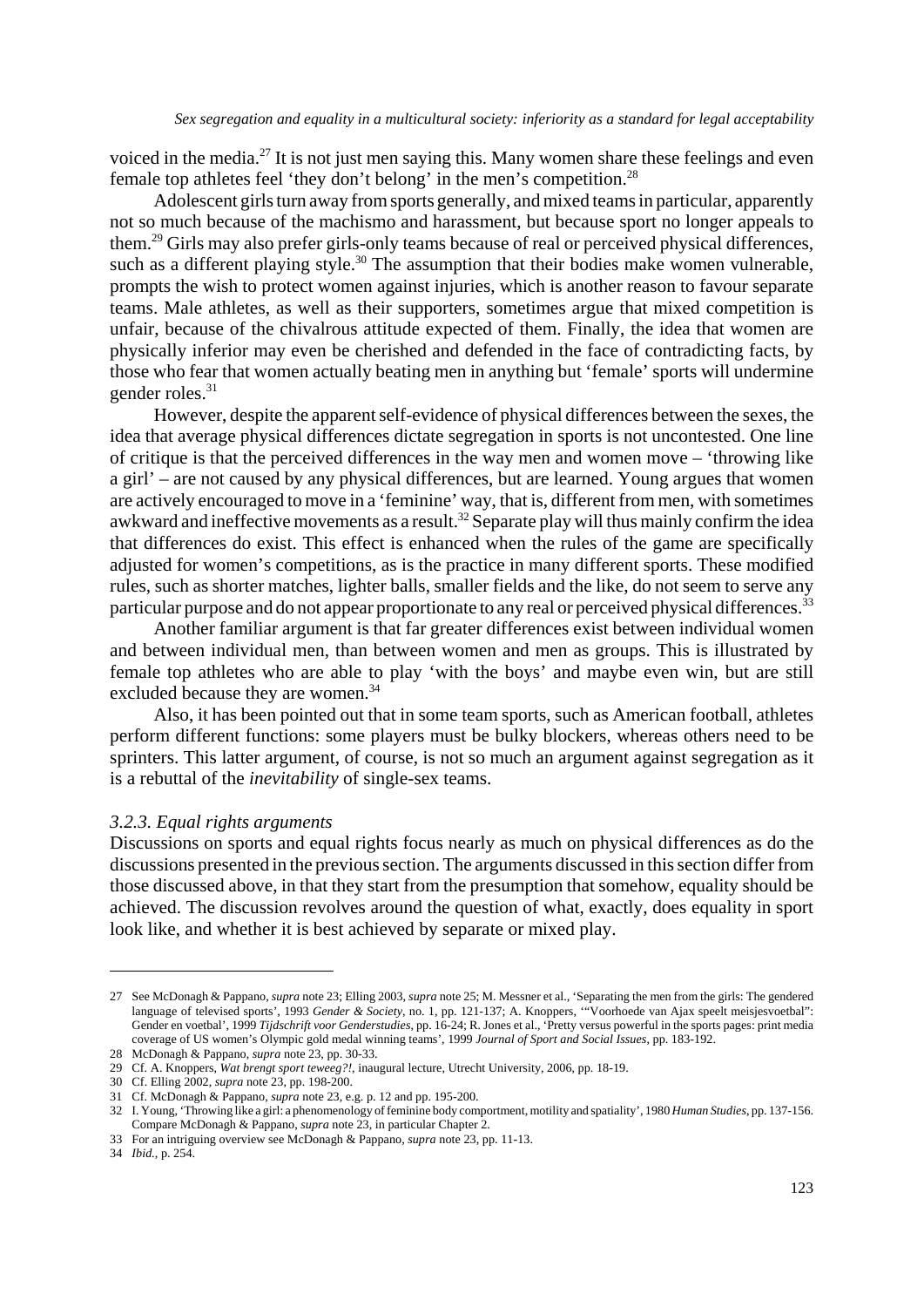Equality-based arguments supporting segregated play mostly stress the importance of (the possibility to choose for) separate facilities for women, not men, and only for those sports where significant and relevant average physical differences exist. Such an equality approach has been codified, for example, in the US, in Title IX of the Education Amendments of 1972, albeit in a symmetrical way.

Demands for women-only teams based on sex-equality arguments may regard the opportunity to practice a particular sport as such,<sup>35</sup> the possibility to benefit from government funding in support of sports, $36$  the possibility to develop one's skills without harassment by jolly male peers et cetera. Two arguments seem to go to the heart of the matter: the first is that many girls and women for whatever reason simply do not want to play with men, and they will drop out when they are coerced into mixed teams.<sup>37</sup> The second argument is that if women are forced to play with men, they will always remain second rate, because of superior male performance.<sup>38</sup>

The 'Title IX approach', however, has also raised significant criticism.<sup>39</sup> This critique is partly due to ways of implementation that do not serve the cause of equality at all, such as considering field hockey to be a suitable feminine equivalent to male baseball or football, forcing girls into girls' things and boys into boys' things, thus enhancing instead of diminishing equality. McDonagh & Pappano argue that starting from the idea of physical difference is not innocent. In the context of sports a difference is translated automatically into women's inferiority, or worse, into women's *natural* inferiority.<sup>40</sup> The implication of this argument is that segregated play will automatically strengthen differences and is thus detrimental to women. Nevertheless, McDonagh & Pappano do not advocate the abolition of the possibility of women-only teams; they 'merely' wish to end male exclusiveness in sport.

Another equality-based argument against segregated play is that there seems to be no good reason to grant women their own league: if the performance of female athletes is inferior to that of male athletes, that is, if they are unable to really compete with men, how could equal treatment, in the sense of spending equal amounts of money, et cetera, ever be justified in the name of equality?<sup>41</sup> Elling & Knoppers have countered this argument by pointing out that there are other factors that influence people's interest in sports. It is not just the fastest and the strongest athletes that can count on public and media attention. In the Dutch primary (football) league, for example, most clubs are unable to really compete with the top clubs. Nevertheless, all matches are followed with eager interest. Aspects such as being familiar with the athletes, close competition, and geographical links (local, national) are equally responsible for arousing interest.<sup>42</sup>

A very different kind of argument that is nevertheless equality-based is that women want to have it both ways: this boils down to the idea that women have to choose: either they compete with men (and lose, so, apparently, is the assumption) or they stick to their own separate teams

<sup>35</sup> E.g. *Sagen v. Vancouver Organizing Committee for the 2010 Olympic and Paralympic Winter Games*, 2009 BCCA 522, 20 November 2009.

<sup>36</sup> Dutch research in six cities showed that in 2005 Dutch men benefited most and migrant women benefited least from governmental sports funding. See: A. van Selms & E. Schins, 'Profijt van het sportbeleid', <www.e-quality.nl>, dossier 'gendergevoelig budgetteren', last accessed on 21 January 2010.

<sup>37</sup> E.g. the plea by 88 Dutch local football clubs to the KNVB to facilitate the organisation of separate girls' competitions also for the youngest groups, because girls prefer to play with girls. Powerpoint dated 30-3-2009, <http://www.vvs46.nl/Presentatie%2020090330.pdf>, last accessed on 21 January 2010.

<sup>38</sup> Cf. McDonagh & Pappano, *supra* note 23, p. 20.

<sup>39</sup> See McDonagh & Pappano, *supra* note 23; L. Stevens, 'The sport of numbers: manipulating Title IX to rationalize discrimination against women', 2004 *Brigham Young University Education & Law Journal*, pp. 155-189; Robinson, *supra* note 10.

<sup>40</sup> McDonagh & Pappano, *supra* note 23 pp. 15 & 247. 41 Williams, *supra* note 23, discusses this point, see pp. 162-163.

<sup>42</sup> Elling & Knoppers 2005, *supra* note 25, pp. 257-268, p. 265.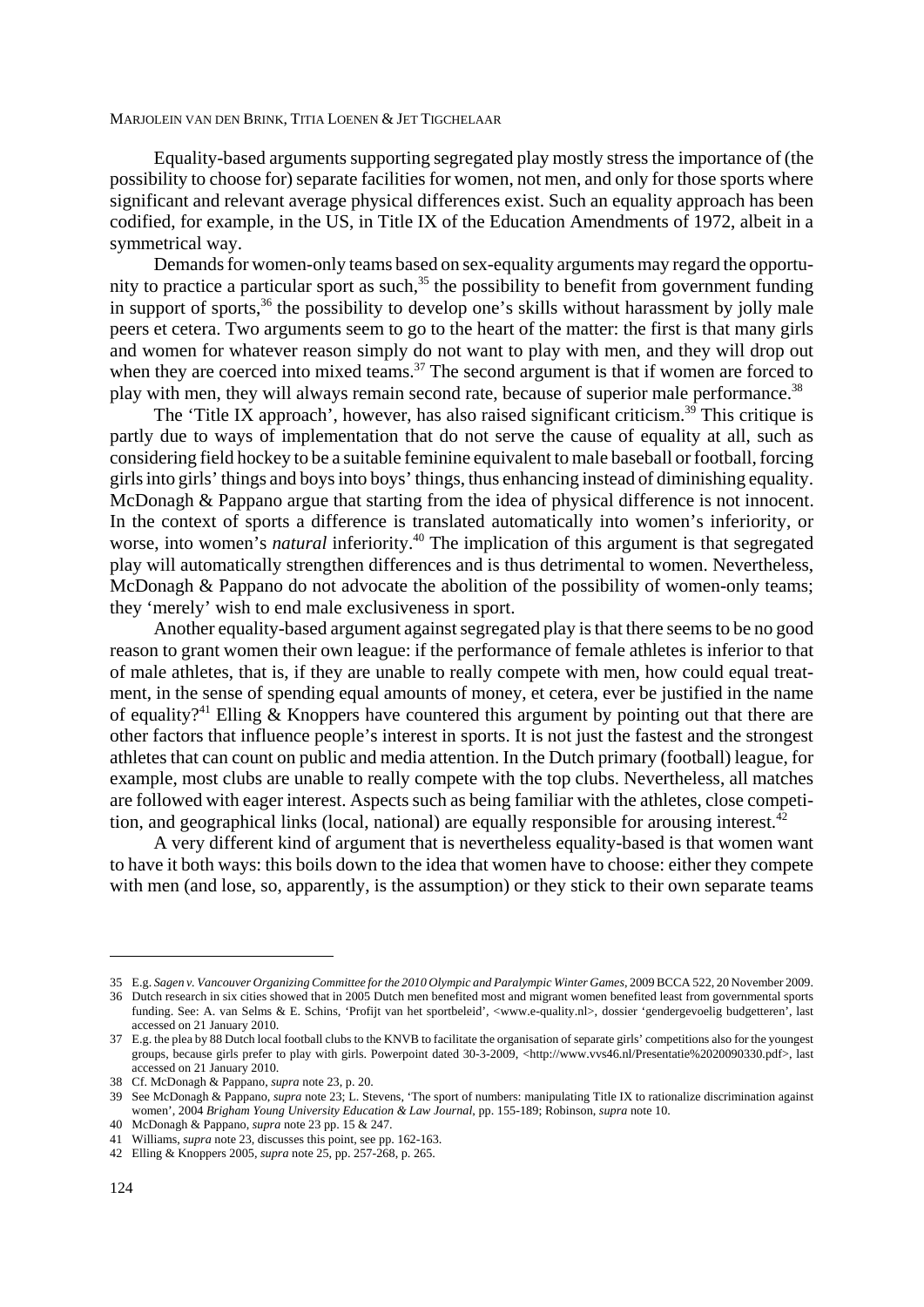and competition. This kind of argument does not do well in view of the historical subordination of women inferiority test.

## *3.3. The inferiority test and sex-segregated football*

#### *3.3.1. Equal or unequal facilities*

Research as well as practice show that facilities for women's teams are not of the same standard as those for male teams. They have to practice at odd hours, on poorly graded fields, and get the least qualified or able referees and coaches.<sup>43</sup> Even where there is a legal requirement to spend (relatively speaking) as much money on women as on men, as is the case in the US, in practice still huge differences exist.<sup>44</sup>

Moreover, differences in the numbers of participating women and men, as well as differences in the kinds of sports attracting women and men, cause problems. For instance, the fact that relatively few women play football, implies that team-mates will vary more in age, that they will have to travel farther to meet their adversaries, and that there is a chance that their league has fewer matches than the men's league. This kind of problem is not easily solved.

However, at least in cases where men and women belong to the same club, it should be possible to measure and guarantee equality in possibilities and facilities, in terms of the fields teams may use, the designation of referees and coaches and so on. Thus, although generally, separate women's teams are far less well off than men's teams, even within the same club, arguably that does not necessarily have to be so. 'Given the proper opportunities and exposure, women have been extremely successful in sports like basketball and soccer.<sup>45</sup> That means that if sex-segregated play would be considered beneficial for women, for instance because of its empowering potential (see below), governments should make sure that facilities for women are (at least) as good as they are for men.

# *3.3.2. Perpetuating or diminishing subordination*

### *Social and economic position*

There has been a rapid increase in women's participation in sports, even in typically 'male' sports such as football. This is generally regarded as a welcome trend. Sport is considered to be healthy, good for one's character and body and, moreover, sport is a major field of social life, where enormous sums of money circulate. The importance of sport, and in particular football, for social life, is difficult to underestimate. In the Netherlands, for example, the Monday newspaper always consists of two parts: one half contains general news, the other is dedicated to sport, and half of that to football.

Thus, arguably, participation in sport will generally have some influence on people's social and economic position, although effects will differ, depending, for instance, on the level at which sport is practised.<sup>46</sup> However, it is less clear whether and how segregation influences women's social and economic position. In some sports, such as tennis, the women's circuit has attained popularity levels comparable with the men's tournaments. Hardly any of these female athletes could, in all probability, have reached the same level of popularity, fame and media exposure if

<sup>43</sup> E.g. Elling 2002, *supra* note 23, p. 16, and McDonagh & Pappano, *supra* note 23, Chapter 7.

<sup>44</sup> See for instance Stevens, *supra* note 39; McDonagh & Pappano, *supra* note 23.

<sup>45</sup> D. Fintz, 'The women's right to participate in the game of baseball', 2009 *Cardozo Journal of Law & Gender*, pp. 641-661, p. 660.

<sup>46</sup> On the benefits of participation in sport e.g. Knoppers 2006, *supra* note 29, and McDonagh & Pappano, *supra* note 23, Chapter 7.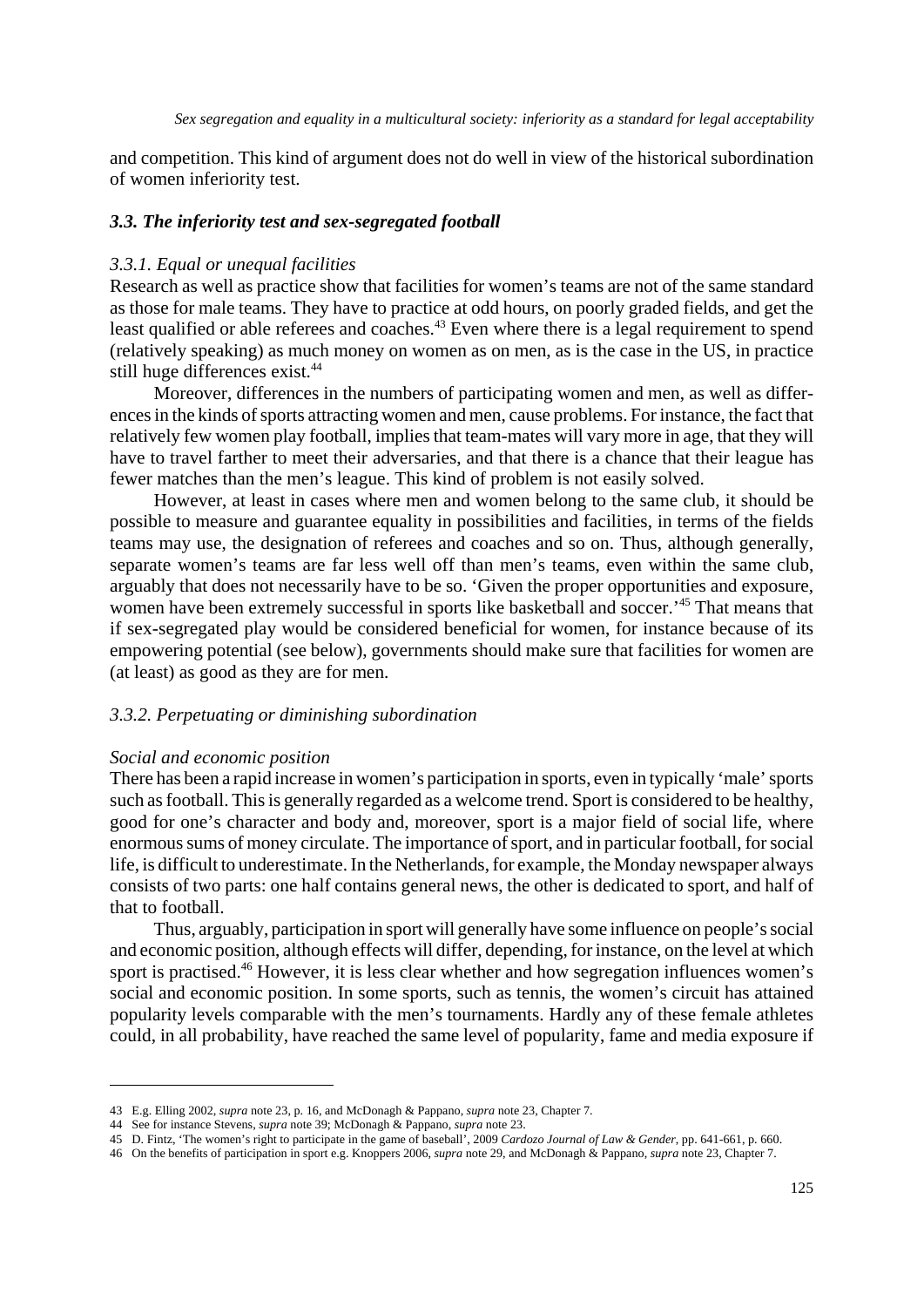there had not been a separate circuit. Also the fact that many girls seem to drop out if they cannot enter a single-sex team once they reach adolescence seems to be an indication that separate facilities for women are the better road to enhance women's social and economic status in sport. At the same time, the higher levels of all kinds of sports remain hermetically sealed for (capable) women, thus excluding them from the top salaries and other profits that are still mainly the privilege of male athletes. It is clear that women's competitions are generally far less profitable than men's. One only needs to look at the incredible sums of money earned by the world's (male) top footballers.

Generally, participation in amateur sports will not raise the athlete's social or economic status that much, although participation at the higher levels will doubtless generate certain benefits. Research indicates a link between the cost of a ticket – which is generally significantly higher for men's matches – and the evaluation of women's and men's teams.<sup>47</sup> However, whether this should lead to the conclusion that mixed play is better for women's social and economic position, or that the price of tickets for women's games must be increased (which entails the risk that the public decides not to show up at all), remains subject to debate.

Arguably, separate play potentially benefits many women, whereas access to the male (top) leagues will be profitable for a few women only. This arguments offers support for the idea that women should have a choice. At the same time, and in light of the mixed blessings of equaltreatment legislation in sport such as the American Title IX approach, a close watch should be kept on all valuation of men's and women's matches et cetera in terms of money: somehow, a balance must be struck.<sup>48</sup>

# *Power and autonomy*

As in the other two cases discussed in this paper, participation as such is considered to be important.<sup>49</sup> Whether one derives satisfaction and self-esteem by participating in sport may, however, very well be dependent on one's skills. Good athletes may feel empowered by the esteem they gain with their performance. Less skilled athletes may experience this differently, in particular if their participation is not (entirely) voluntary, such as in school or because of overbearing parents. Arguably, girls and women who do not possess notable athletic skills, but still enjoy the game, may be better off in a single-sex team, because they feel more confident.

Again, the male exclusiveness of the higher sports levels deprives the better qualified female athletes of the possibility to develop their skills to the best of their ability. Just like Delies, they may demand access to male teams because they want to play at the top or they want to compete with equally skilled athletes.

# *'Othering'*

It has regularly been argued that sport is 'a site where ideological beliefs about gender are deeply entrenched'.<sup>50</sup> At the same time, sport may also contest the construction of masculinities.<sup>51</sup>

<sup>47</sup> See M. Hebl et al., 'Paying the way: the ticket to gender equality in sports', 2004 *Sex Roles*, no. 3/4, pp. 227-235.

<sup>48</sup> See in particular Williams, *supra* note 23.

<sup>49</sup> McDonagh & Pappano, *supra* note 23, p. 257, recount the story of Lima Azima, the first Afghan woman ever to compete in a major worldwide sports event. That she finished last was irrelevant.

<sup>50</sup> J. Grassbaugh Forry, Book review, 2009 *Signs*, pp. 722-727, on p. 723. Also: S. Schacht, 'Misogyny on and off the "pitch". The gendered world of male rugby players', 1996 *Gender & Society*, no. 5, pp. 550-565; E. Buzuvis, 'Reading the pink locker room: on soccer, culture and Title IX', 2007 *William and Mary Journal of Women and the Law*, pp. 1-53; S. Shakib & M. Dunbar, 'The social construction of female and male high school basketball participation: reproducing the gender order through a two-tiered sporting institution', 2002 *Sociological Perspectives*, no. 4, pp. 353-378.

<sup>51</sup> For instance Knoppers 1999, *supra* note 27.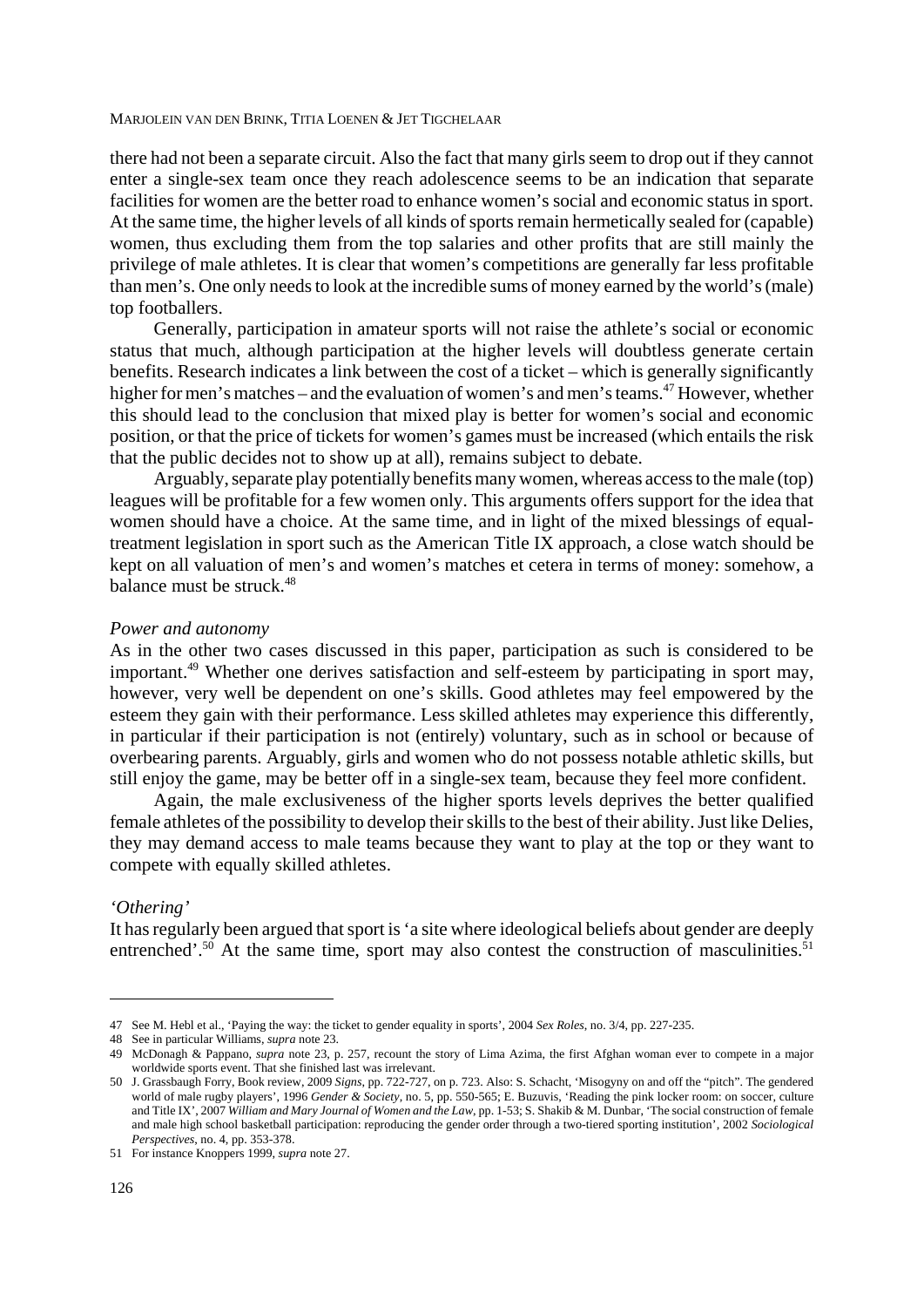History shows that women's participation in sport is bound to influence dominant ideas on what is and what is not appropriate behaviour for women. On the other hand, as has been pointed out by quite a number of authors, even many of the most successful female athletes participating in 'male' sports such as football, feel compelled to stress their femininity, thus stressing their difference from 'the other', that is men. Outstanding female athletes run the risk of being accused of being male (or at least: not female). Recently, South African runner Caster Semenya was asked by a journalist, after an impressive accomplishment, whether she was a man. The International Association of Athletics Federations wondered as well, and so her glorious victory ended in a prolonged and humiliating investigation into her 'true sex'.52 In order to avoid these kinds of problems, female athletes grow their hair long, wear jewelry, regularly show up in evening dress, use make up and nail varnish. Although difference in itself is not 'bad' *per se*, it has been pointed out that the sexualisation of women athletes trivializes their performances, thus conveying a message of women's inferiority.53 McDonagh & Pappano conclude that the essential point of this stress on femininity is that these athletes can thus still be seen as 'girls': '[w]omen can play sports as long as their participation reinforces, rather than challenges, the view of women as heterosexually attractive and lesser athletes than men. They may be good or talented, but such recognition must exist within the scope and limits of female play.'54

Women playing in their own leagues seem inclined to stress their femininity more than the few women who have made it so far to a male (top) team. Explanations that come up are that a woman playing in a male team benefits more from being tough than from being elegant. Also, the few women making it to the top might care less about being mistaken for a man than women playing in their own league. A male-looking woman participating in a competition where athletes are solely measured according to performance does not need to be sex-tested, because her sex is irrelevant for the valuation of her performance. The same woman competing in the women's league, however, may be suspected of really being a man, and thus of foul play, justifying sex tests, as in the case of Semenya.55

Also, it sometimes seems as if women play a different game than men, even when they are practising the same sport. This, of course, links up to the 'feminine way' of moving, as discussed earlier. Joseph Blatter, the Chairman of the highest authority in football, FIFA, is reported to have said: 'Female players are pretty, if you excuse me for saying so, and they already have some different rules to men – such as playing with a lighter ball. That decision was taken to create a more female aesthetic, so why not do it in fashion?<sup>56</sup> If this is what segregated play comes down to, 'othering' and gender role confinement will indeed be very much enhanced.

Finally, keeping (top) male competitions closed to women arguably makes for the worst kind of 'othering': after all, the main reason for barring women seems to be that women are just not good enough. So, if female athletes, even the best among them, are forced to compete among themselves, that quite automatically sends the message identified by McDonagh & Pappano that women are 'naturally inferior'.<sup>57</sup>

<sup>52</sup> B. de Beaufort, Verdacht goed, *Volkskrant Magazine*, 24 October 2009, pp. 18-22.

<sup>53</sup> Elling & Knoppers 2005, *supra* note 25, p. 259. Generally see McDonagh & Pappano, *supra* note 23, Chapter 2.

<sup>54</sup> McDonagh & Pappano, *supra* note 23, p. 252.

<sup>55</sup> On issues of biological sex, sex tests and sports, see McDonagh & Pappano, *supra* note 23, pp. 40-49; Elling 2002, *supra* note 23, pp. 80-82; R. Green, *Sexual science and the law*, 1992, pp. 115-116; D. McArdle, 'Swallows and amazons, or the sporting exception to the Gender Recognition Act', 2008 *Social and Legal Studies*, pp. 39-56; B. Wagman, *Including transitioning and transitioned athletes in sport: Issues, facts and perspectives,* 2009.

<sup>56</sup> Quoted by McDonagh & Pappano, *supra* note 23, p. 170.

<sup>57</sup> McDonagh & Pappano, *supra* note 23.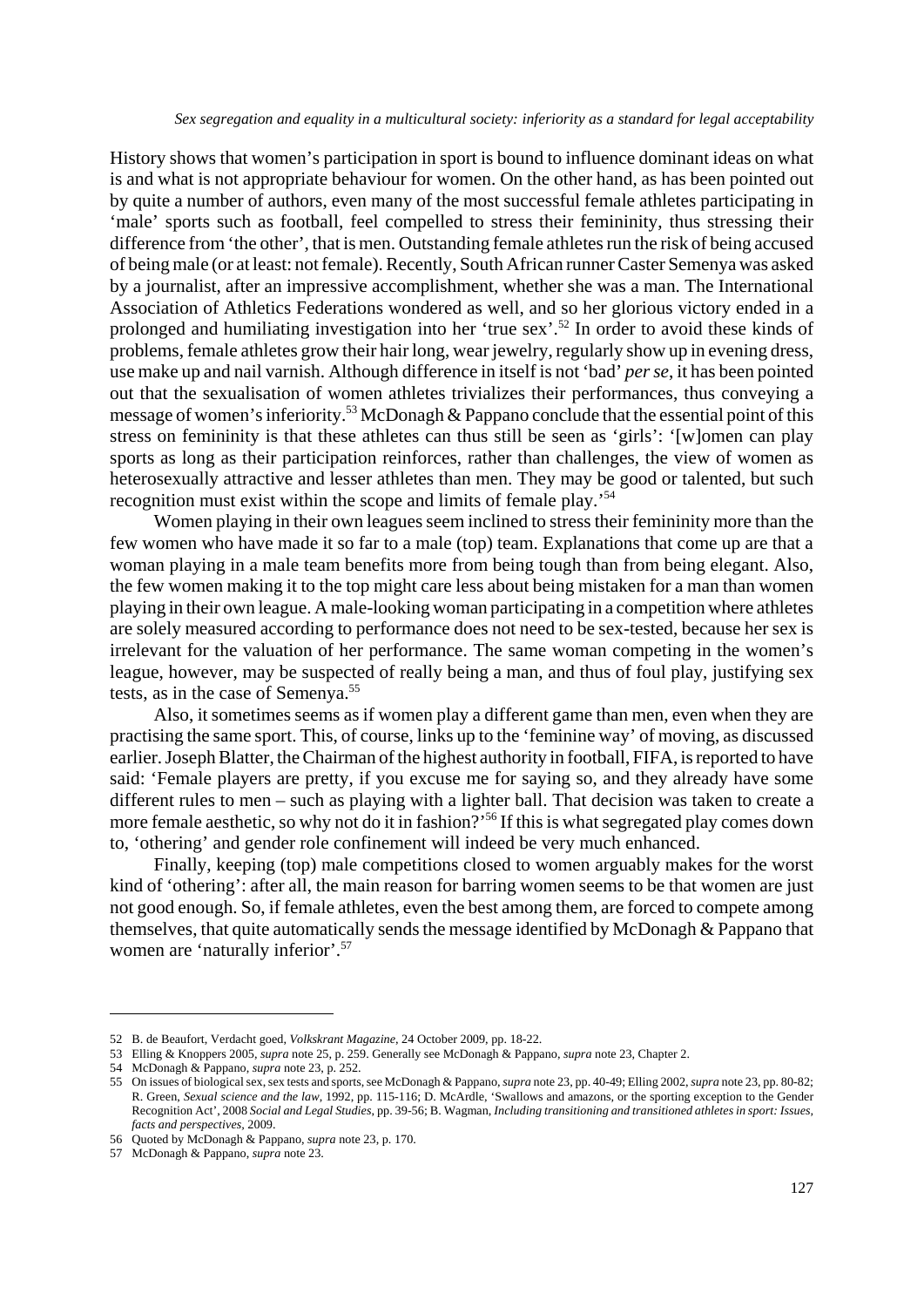## *3.4. Preliminary conclusions*

Inequalities in the facilities offered are widespread and many. However, such inequalities cannot be a sufficient reason to deny women the opportunity to play in single-sex teams, if one accepts the widely supported view that women should be able to choose for themselves whether to join a mixed team or play in a single-sex team, at least in the present context where sports are so thoroughly gender-biased in favour of men, and in light of women's historical subordination. Rather, governments should make sure that their money is not largely spent on men, to the detriment of women's sports facilities.<sup>58</sup>

With regard to the effects of sex segregation in sports in terms of social and economic position, power and autonomy, as well as 'othering', the test provides good arguments to support the conclusion that, at least for now, sports, and football in particular, is such a masculine environment that forcing women to play in mixed teams is not a good idea. Most women will just drop out and miss out on everything that may be gained through participating.

However, to reduce the detrimental effects of othering, in particular gender role confinement and messages of inferiority, as well as to give women the best opportunity to develop their skills, male exclusiveness at the higher levels has to stop. Also, the different rules for many women's leagues, such as playing with a lighter ball, shorter matches, and so on, have to be dispensed with. They do not seem to serve any particular purpose, whereas their effect in terms of emphasizing the inferior skills of women – women being weaker, having less staying power – is considerable.

The inferiority test thus leads to the conclusion that governments should both support a free choice for women, and refuse to support exclusive men's teams. In accepting such segregation, they actively support sex discrimination. Capable women must be allowed to join, and should not be barred because they happen to be female.

# **4. Sex-segregated education**

#### *4.1. Introduction*

In European countries single-sex primary and secondary education have been abolished for several decades or have decreased considerably.<sup>59</sup> In the Netherlands, for example, there are no longer any single-sex schools since the disappearance of special secondary schools for girls (the MMS) and the Catholic boys' and girls' schools in 1968. In other – formerly predominantly Catholic – European countries similar changes took place more recently.<sup>60</sup> In Anglo-American countries like the UK and the US single-sex (boarding and day) primary and secondary schools are still quite common, although they have notably diminished during the last few decades and are mostly of a private or independent character.<sup>61</sup>

<sup>58</sup> Cf. Elling 1999, *supra* note 20, p. 27, who remarks that women's football needs more support and appreciation from their own ranks, good international performance, and lots of media coverage, to improve its image. Arguably, the Dutch participation in the Women's UEFA Cup in 2009 provided just such an impulse.

<sup>59</sup> The Observer (of 25 June 2006) mentions a decline in single-sex state schools in the last 40 years from 2,500 to 400.

<sup>60</sup> Rebecca Rogers mentions the exceptionally high number of girls' schools in Ireland in the early 1990s: half of the total number of public and private secondary schools were single-sex schools. R. Rogers, 'Girls' schools', *Encyclopedia of Children and Childhood in History and Society*, <http://www.faqs.org/childhood/Fa-Gr/Girls-Schools.html>, last accessed on 6 October 2009. In Belgium single-sex schools are still in the majority (*The Observer*, 25 June 2006).

<sup>61</sup> Solomon mentions 88 public schools in the US that were either completely single-sex or had single-sex classes for some subjects in 2003- 2004. L. Solomon, 'Trial Run: Schools split Class by Gender', *South Florida Sun-Sentinel*, 2 September 2003, as cited by N. Levit, 'Embracing Segregation: The Jurisprudence of Choice and Diversity in Race and Sex Separatism in Schools', 2005 *University of Illinois Law Review*, p. 4, footnote 15. See also Smithers et al. who analyzed reviews from several Anglo-American countries about the evidence of advantages in single-sex and co-education. A. Smithers et al. (eds.), *The paradox of single-sex and co-educational schooling*, 2006.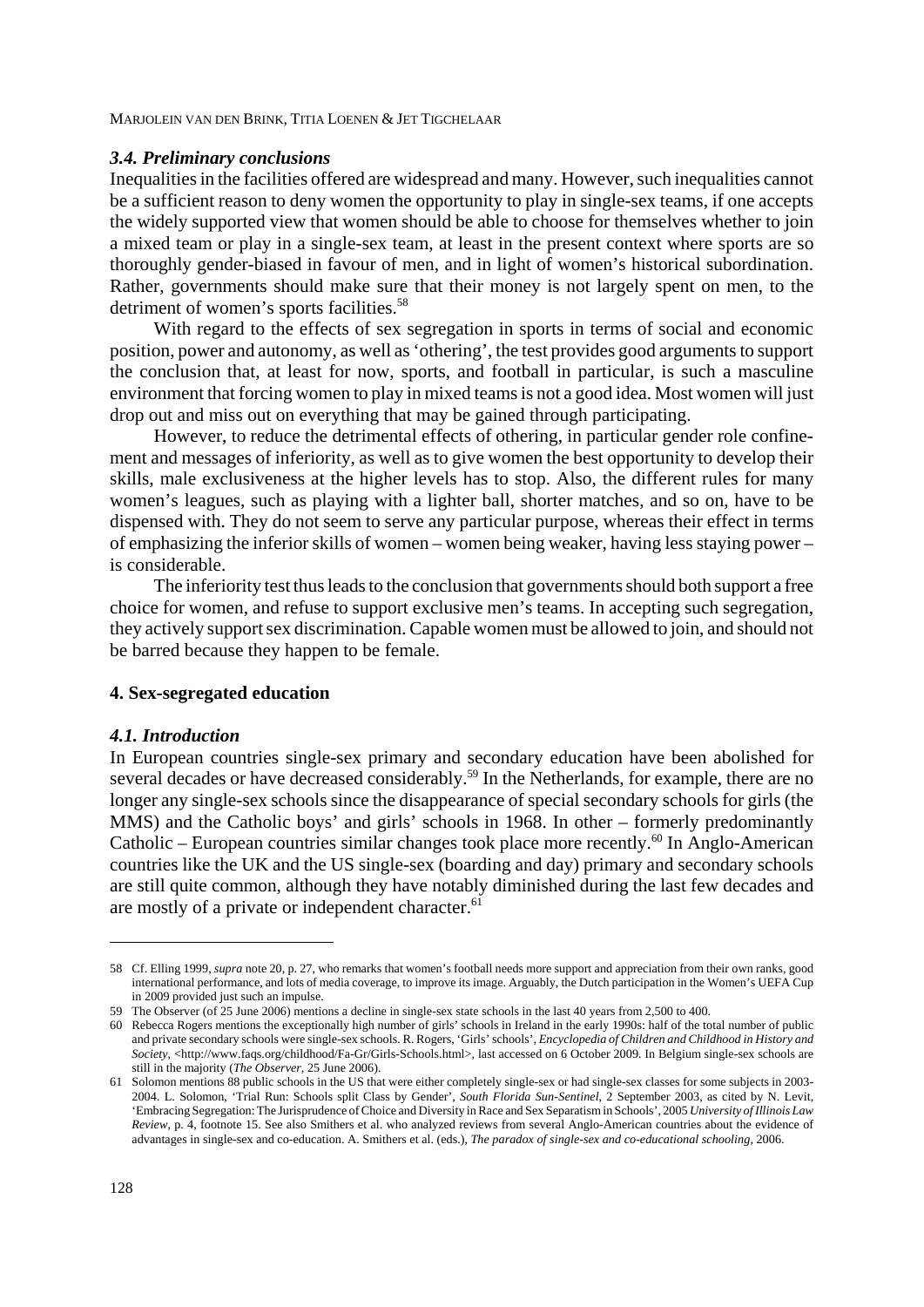However, sex-segregated primary and secondary education is occupying centre stage once again, in some instances even supported by the state. The numbers are small, but two issues are telling. Firstly, in 2001 the first all-girls Muslim secondary school became a state school in the UK.<sup>62</sup> There are also Muslim boys' schools in the UK, but these are private, not state-funded. Most Muslim schools in the UK are mixed.<sup>63</sup> Sometimes mixed Muslim schools also employ practices of sex segregation. In the Netherlands there are reports of separate entrances, male and female areas within the same building, (sometimes) single-sex classes or – at a more modest level – girls' and boys' rows in mixed classes. $64$ 

Secondly, in 2002 the No Child Left Behind Act and a 2006 Bush Administration regulation supported a 'resegregation' of public schools in the US, facilitating pedagogical experiments including single-gender classrooms and supporting voluntary sex segregation financially as long as 'substantially equal' opportunities are also provided for the excluded sex and when it meets an 'important governmental objective'.<sup>65</sup> This objective includes the improvement of educational achievement, through the provision of diverse educational opportunities and the meeting of particular educational needs of students.<sup>66</sup>

# 4.2. Arguments for and against (government support for) sex-segregated education<sup>67</sup>

The two issues mentioned above give rise to two major arguments in favour of governmentsupported sex-segregated education. These arguments focus on the effectiveness of education and on respect for religious practices. It will become clear that behind these arguments lie concerns about equality: are differences highlighted to affirm or to overcome dominant and subordinate gender roles? These arguments are thus directly related to the inferiority test which will be applied in Section 4.3.

# *4.2.1. Effectiveness of education*

The effectiveness of education is generally defined in terms of the improvement of performance and/or the strengthening of self-esteem of students. We will start with two arguments about effectiveness in favour of single-sex schools, that do not refer specifically to either boys' or girls' schools.

<sup>62</sup> Feversham College in Bradford is the first all-girls' Muslim state school in England. This college opened as a tiny private school in 1984, applied for state-funding in the early 1990s, which was refused in 1995, but approved in 2000 and continued as a state school in 2001. In 2005 this girls' school was adjudged the best secondary school in England for 'adding value' to children's education. S. Cassidy, 'Muslim girls' school leads the way', *The Independent*, 13 January 2005 and S. Cassidy, 'Secondary School League Tables: Girls' schools are a class act', *The Independent*, 19 January 2006.

Maybe there is also a school for Muslim girls only in Belgium, although only announcements that it would be established appeared on the internet around 29 May 2007, so its actual existence could be doubted.

<sup>63</sup> In the UK there are over a hundred Muslim schools, but only 11 Muslim schools are state schools. As mentioned in the Introduction we focus on state-supported sex-segregated practices. Privately-funded schools are not discussed.

<sup>64</sup> According to the Dutch Education Inspectorate (*Onderwijsinspectie*) in a Report on Islamic schools (*Islamitische scholen, nader onderzocht*, 2003, pp. 12, p. 14). The Inspectorate approves of these practices, as long as girls and boys are treated the same. Separate entrances, classes and rows seem to exist as well in one Dutch orthodox Jewish secondary school.

<sup>65</sup> F. Burgin, '"Fire where there is no flame": The constitutionality of single-sex classrooms in the Commonwealth', 2006-2007 *William & Mary Journal on Women and Law*, pp. 821-839, p. 831.

<sup>66</sup> A. English, *Restoring Equal Opportunity in Education: An Analysis of Arguments for and against the Bush Administration Single-Sex Education Regulations*, Institute for Women's Policy Research, Briefing Paper IWPR#C368, 2009, pp.7-8, p. 1, <http://www.iwpr.org/pdf/ singlesexC368.pdf>, last accessed on 3 May 2010.

<sup>67</sup> We leave out vocational training, brief courses, sports schools etc. We focus on primary (or elementary) and secondary schools as important institutional conditions for future societal opportunities.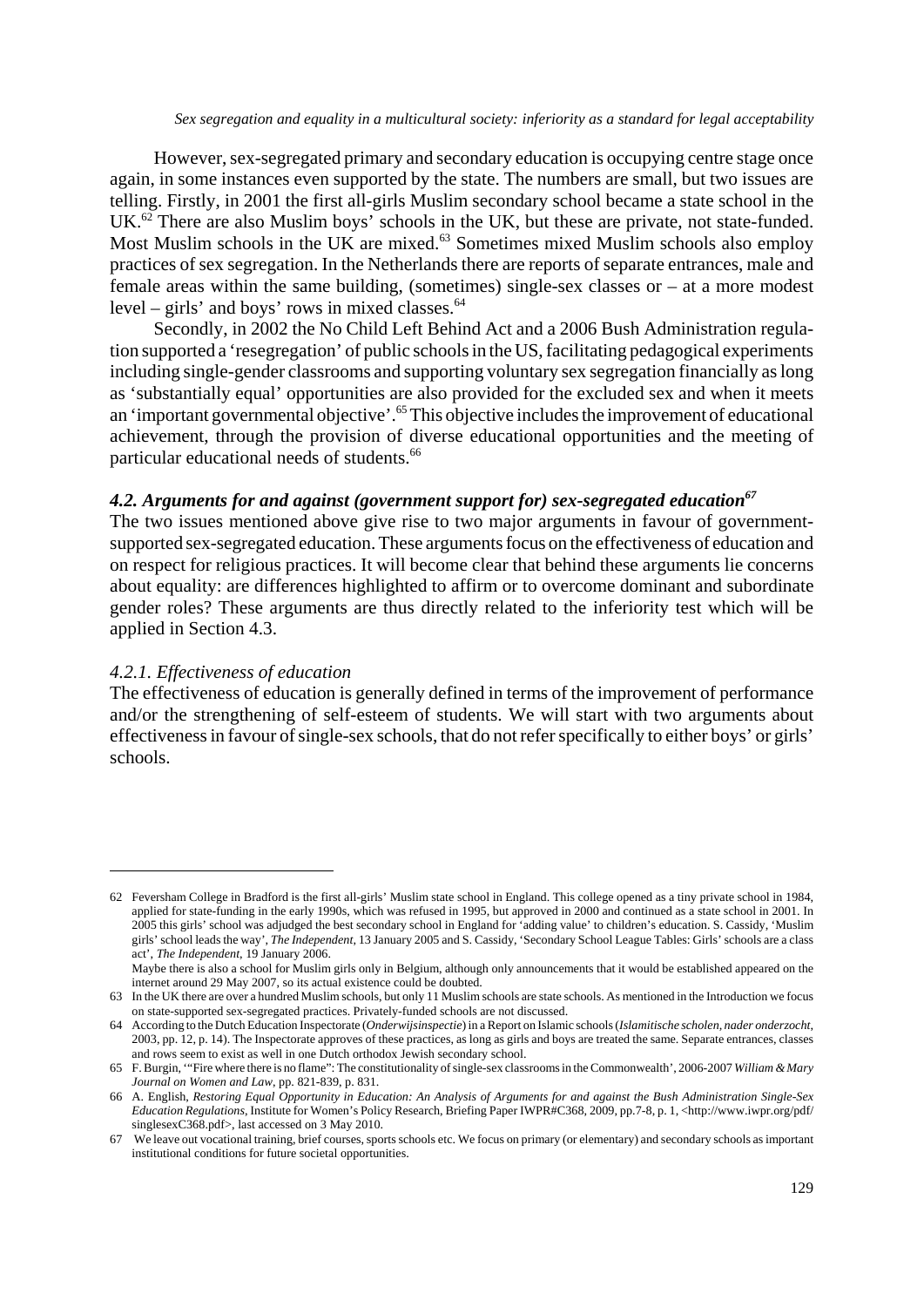#### *Arguments for*

The first argument is that single-sex schools or classes positively influence the concentration of pupils, compared to the hormonal distraction of pupils sitting together in mixed classes.<sup>68</sup>

The second argument for single-sex schools or classrooms, especially put forward in the context of the 'resegregation' in the US, says that sex segregation, in addition to co-education, provides 'diversity' in educational options and increases the choice of parents to find the school that fits their children best.69 This seems to be especially relevant for low-income minority groups, which cannot afford single-sex schools that are mostly of a private nature.<sup>70</sup>

In contrast to these arguments for single-sex schools, irrespective of which sex it concerns, most arguments focus specifically on either boys' or girls' schools.

## Boys' schools

The primary argument for the renewed introduction of boys' schools is to solve the 'boy crisis'. This refers to the development that boys are falling behind girls in their educational performances $1$ <sup>71</sup>

One strand of this argument considers boys to be victims of the feminization of education. This feminization has disqualified their masculinity, and the focus on the advancement of girls has come at the expense of boys' self-esteem and success. Another strand refers to boys as victims of an education system that does not take sufficiently into account the sequential developmental differences of brains and sexuality. Put differently and more generally: boys and girls are biologically different, so it is only 'natural' to take this into account through single-sex schools.<sup>72</sup>

Both strands in favour of boys' schools seem to stem from a conservative motive that stresses 'natural' differences with the aim to restore the conditions for the privileged position of men in society.

## Girls' schools

One set of relatively 'new' arguments for girls' schools or classes focuses firstly on protection against gender discrimination and secondly on empowerment. Protection against gender discrimination entails protection against sex stereotyping, and fewer learning and interaction opportunities for girls in mixed classes.73 Empowerment is the goal of girls-only education in traditionally male topics, like science and maths. The aim is to overcome prejudices and gender stereotypical behaviour in order to reach higher self-esteem, better results and increased study choices among girls with regard to these 'male' topics, which could also enhance girls' job opportunities.

The motive seems to stem from a progressive view: separate education for girls is advocated to compensate for unequal opportunities in education and to enhance equality.74

<sup>68</sup> N. Levit, 'Embracing segregation: The jurisprudence of choice and diversity in race and sex separatism in schools', 2005 *University of Illinois* Law Review. Available at: < http://works.bepress.com/nancy\_levit/11>, p. 4.

<sup>69</sup> English, *supra* note 66, pp. 18-19, and Levit, *supra* note 68, pp. 4, 8-9. This argument has the same rationale that defends the Harvey Milk High School, the first public high school for lesbian, gay and transgender students in the US.

<sup>70</sup> Burgin, *supra* note 65, p. 832, footnote 117.

<sup>71</sup> English, *supra* note 66, pp. 12-16.

<sup>72</sup> Levit *supra* note 68, p. 8.

<sup>73</sup> See for the many ways in which this may occur: J. Blakemore, et al. (eds.), 'The School as an Agent of Gender Development', 2008 *Gender Development*, Chapter 13.

<sup>74</sup> English, *supra* note 66, p. 2, pp. 20-22.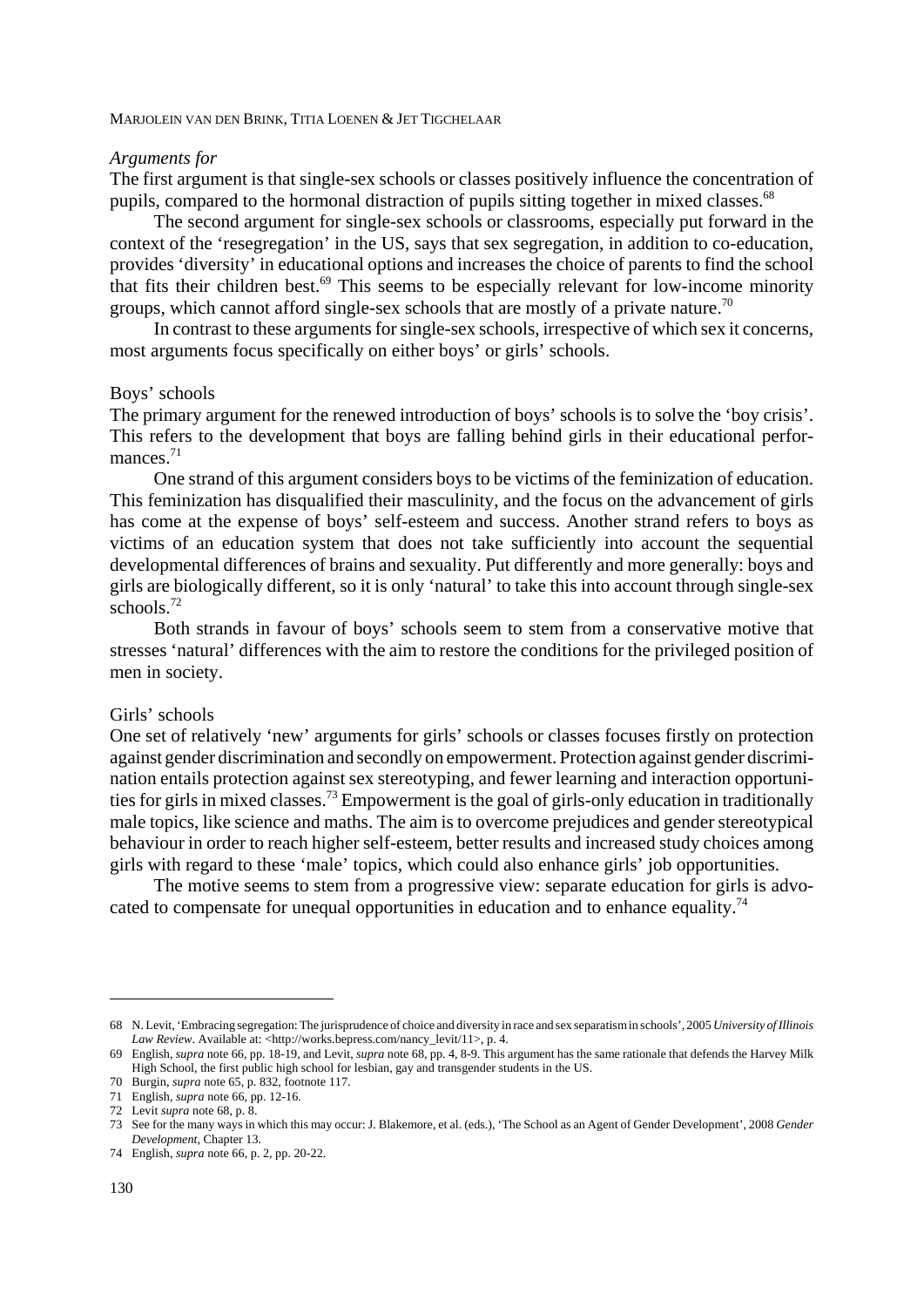Not clearly progressive and mostly put forward as a justification for girls' classes or schools is the argument – already playing a role in the case *US v. Virginia* (Section 2) – that boys and girls have different learning styles.<sup>75</sup>

# *Arguments against the effectiveness of single-sex schooling*

Against the diversity and choice argument is said that these values are not inherently good. Diversity could lead to separation and encourage social fragmentation, and choice could occur at the expense of equality.<sup>76</sup>

The hormonal distraction argument is not seriously countered, probably because this is not considered to be a problem. If there is a problem of concentration, this is mainly explained by boys' disruptive behaviour in general, which will not be solved by single-sex schools.<sup>77</sup>

Other arguments against boys' and/or girls' schools or classes have the following two strands. Firstly, there is no clear empirical evidence of problems of mixed schooling and successes of single-sex education. Secondly, sex segregation is no solution for the problems in mixed schools or classes.

# No empirical evidence

The first strand in the opposition against single-sex schools is that scientific research has not revealed a 'boy crisis'. Some contest that there is a 'crisis' or downplay the perceived 'gender gap', often pointing to other variables than sex. School performance, so it is said, is mainly determined by the ability and social background of pupils, and after that by school factors, such as leadership and teacher expertise.78 Socialization is mentioned, that stimulates boys to be physically dynamic and playful and girls to be quiet and serious and, as a consequence, benefits the educational successes of girls.79 Boys and girls from similar backgrounds generally have similar success, although gender differences are especially likely to be found among economically disadvantaged children. So, biological differences are there, but they are overestimated. Especially socio-economic background is mentioned as a variable of more influence than biology: particularly low income minority boys perform worse. They obtain lower grades, have behavioural problems and high drop-out rates. Instead of 'failed boys' or a 'boy crisis', there seems to be a 'minority boy crisis', which in the US concerns primarily African American boys.<sup>80</sup>

In general there is also no clear evidence that single-sex schools perform better than coeducational schools. Boys' and girls' schools vary too much and are too few to make tenable comparisons and firm conclusions. At best there are some modest findings, but these are far from the often claimed success stories in the popular media.<sup>81</sup>

Furthermore, there is no clear evidence that girls in all-girls' schools or classes have higher self-esteem, make less traditional subject choices or do better in mathematics. The best result is

<sup>75</sup> Burgin, *supra* note 65, p. 834.

<sup>76</sup> Levit, *supra* note 68, pp. 7-10; L. Nappen, 'Why segregated schools for gay students may pass a "separate but equal" analysis but fail other issues and concerns', 2005-2006 *William & Mary Journal on Women and Law*, pp. 101-134, p. 125.

<sup>77</sup> Blakemore et al., *supra* note 73, p. 388.

<sup>78</sup> Smithers et al., *supra* note 61, p. iii.

<sup>79</sup> Blakemore et al., *supra* note 73, pp. 370, 376 who write about individual differences in the behaviour of children of both sexes, but at the same time point at general trends of well-behaved girls who do well in school, and boys who misbehave, a situation that is reinforced by the way they are treated by teachers. See also G. Timmermans, cited in the Dutch newspaper *Trouw*, 24 October 2009.

<sup>80</sup> Blakemore et al., *supra* note 73, p. 366, English, *supra* note 66, p. 2, pp. 22-24.

<sup>81</sup> Very critical about the claimed success of single-sex education are: P. Haag, 'K-12 Single-sex education: What does the Research say?', *Eric Digest*, September 2000-EDO-PS-00-9; Smithers et al., *supra* note 61 and the American Association of University Women, *Separated by Sex: A Critical Look at Single-Sex education for Girls*, 1998, as discussed by English, *supra* note 66, p. 22.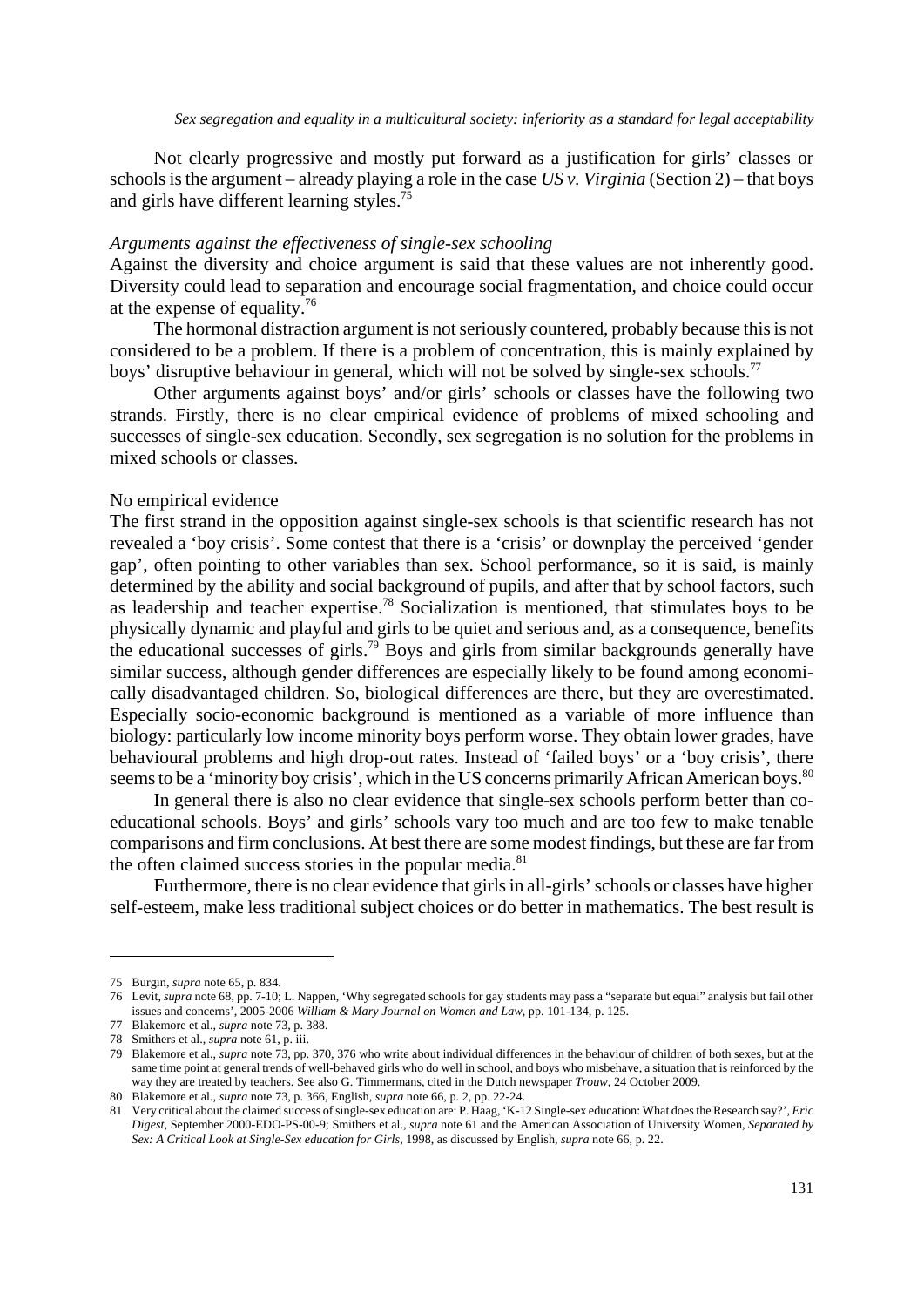that girls in single-sex schools have less stereotypical views of maths. Interestingly, this goes together with 'magnified stereotypes of the subject' among boys in single-sex schools.<sup>82</sup> However, this last result is contested by others, who maintain that particularly in mixed school settings subjects like physics and drama become more easily gendered, suggesting that single-sex schools offer less gendered opportunities to subject choices.<sup>83</sup>

# Sex-segregated education is no solution for problems of co-education

The second line of thought is that single-sex education is not a good solution for the problems associated with mixed schooling. Boys most likely do not flourish in single-sex environments, because the distraction of the all-male peer group could have negative effects on learning. However, some research seems to indicate that boys' schools could be beneficial for disadvantaged minority boys.<sup>84</sup>

Probably girls could gain from single-sex education, but maybe also the opposite of the empowerment of girls is the result, as single-sex education tends to strengthen attitudes that favour traditional, even stereotypical, views of gender roles. In this way, sex segregation in education could have the aim of enhancing equality, but turn out to advance inequality. Furthermore, sex-segregated education offers no real protection against sexual harassment. Instead of trying to combat attitudes that could lead to sexual harassment, boys and girls are simply put apart. As far as problems occur in mixed education, one should work on solutions in that context, identifying the key components of a good educational environment, especially in inclusive, varied and gender-sensitive teaching methodology.<sup>85</sup>

# *4.2.2. Freedom of religion*

The second major argument for single-sex schools stems from religious considerations. These are not really new: Catholics have had a long tradition of single-sex schools. More orthodox Jews in Western Europe upheld sex-segregated practices in education at a time when demands for gender equality and secularization led to the rapid decline of single-sex schools. However, more recently, religious arguments have been re-imported by Muslim immigrants. In the following the focus will be on Muslim single-sex schooling as a topical multicultural issue in Western Europe.

## *Arguments for*

The norm that the sexes have to remain separate (outside the context of the extended family) from the age of puberty is the main argument for single-sex schooling among Muslim parents. Closely related to this religious argument are concerns about the sexual (and racial) harassment of Muslim girls, concerns about 'apparently lax sexual mores in society generally, and in secondary schools in particular', clothing issues related to modesty (especially for physical education and swimming lessons) and sex education. Apparently these arguments are especially voiced in favour of Muslim girls' schools.<sup>86</sup>

The difference between Islamic arguments and secular arguments for single-sex schools is that the former stresses sexual mores (of girls) and the latter's educational performance.

<sup>82</sup> Haag, *supra* note 81, p. 2.

<sup>83</sup> Blakemore et al., *supra* note 73, p. 389.

<sup>84</sup> Blakemore et al., *supra* note 73, p. 389.

<sup>85</sup> Levit, *supra* note 68, pp. 41-43, English, *supra* note 66, pp. 26-27.

<sup>86</sup> M. Halstead, 'Radical feminism, Islam and the single-sex school debate', 1991 *Gender & Education*, no. 3, p. 268, pp.263-275.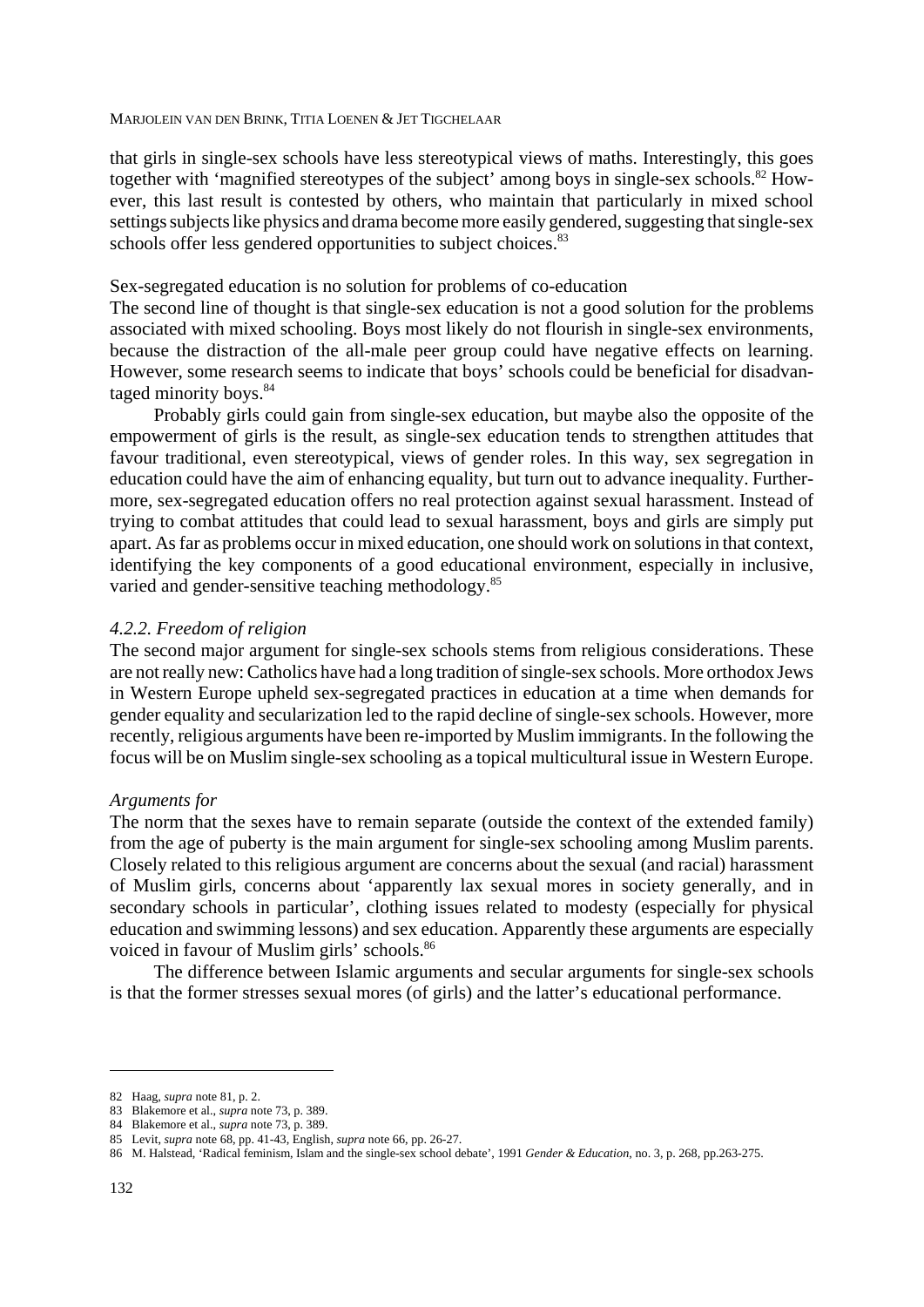## *Arguments against*

Interestingly, most arguments against Muslim girls' schools are directed primarily at religious schools in general or Muslim schools as such. Muslim girls' schools seem to be perceived as an extreme type of religious or Muslim schools. In those arguments two concerns can be distinguished.

The first concern is about equality between men and women. Opponents of religious or Muslim schools are afraid that girls will be taught to take on a subordinate gender role and will be prepared for marriage and the household. The second argument is about separatism. While the ethnic, cultural and economic divide between Muslims and non-Muslims is already alarmingly deep, special education for Muslims, and for Muslim girls in particular, could broaden the gap with the dominant society.

Some arguments against state-funded Muslim (girls') schools try to find the solution in a greater attentiveness for the needs of Muslim boys and girls in general state-funded schools, in order to discourage the establishment of separate schools for Muslims. This could include antiracist and anti-sexist policies, appointing more teachers with the same ethnic, cultural or religious background, girls-only classes in some subject areas or even the retention of non-Muslim singlesex schooling.<sup>87</sup>

In the next section we will see what these arguments mean for the application of the inferiority test and specifically whether the inferiority test is able to deal with ethnic, cultural and religious aspects of single-sex education.

# *4.3. The inferiority test and sex-segregated education*

# *4.3.1. Equal or unequal facilities*

Equality of tangible factors does not receive any attention in the literature on Muslim girls' schools in the British context. This lack of attention could be explained most likely by the strict requirements (as to curriculum, housing facilities etc.) to enter the state-school system in Great Britain, as would be the case in the Netherlands.

In the US equality of tangible factors of sex-segregated education is of greater concern, due to the absence of strict supervision on equal provisions in sex-segregated programmes.<sup>88</sup>

# *4.3.2. Perpetuating or diminishing subordination*

# *Social and economic position*

If girls-only education improves school achievements and strengthens the self-esteem of girls, also in traditionally male subjects, it will most likely have a positive impact on their social and economic position. Although there are some indications along this line, empirical evidence does not unambiguously reveal that single-sex education has this effectiveness impact on girls in general. Maybe (some) girls could benefit from girls' classes in traditional male subjects like maths, science and ICT.<sup>89</sup> Until now there is no clear evidence that this results in choices for vocational education in these areas and subsequent jobs with social and economic standing.

<sup>87</sup> K. Haw, 'Muslim Girls' schools – A conflict of interests?', 1994 *Gender & Education,* no. 1, pp. 70-74.

<sup>88</sup> English, *supra* note 66, p. 27 (referring to the Department of Education) and Levit, *supra* note 68, pp. 7, 12 (referring to the anti-empiricism of American courts).

<sup>89</sup> One research carried out in Canada suggests that girls in all-girls private schools would benefit, but not girls in a public same-sex school. Blakemore et al., *supra* note 73, p. 388.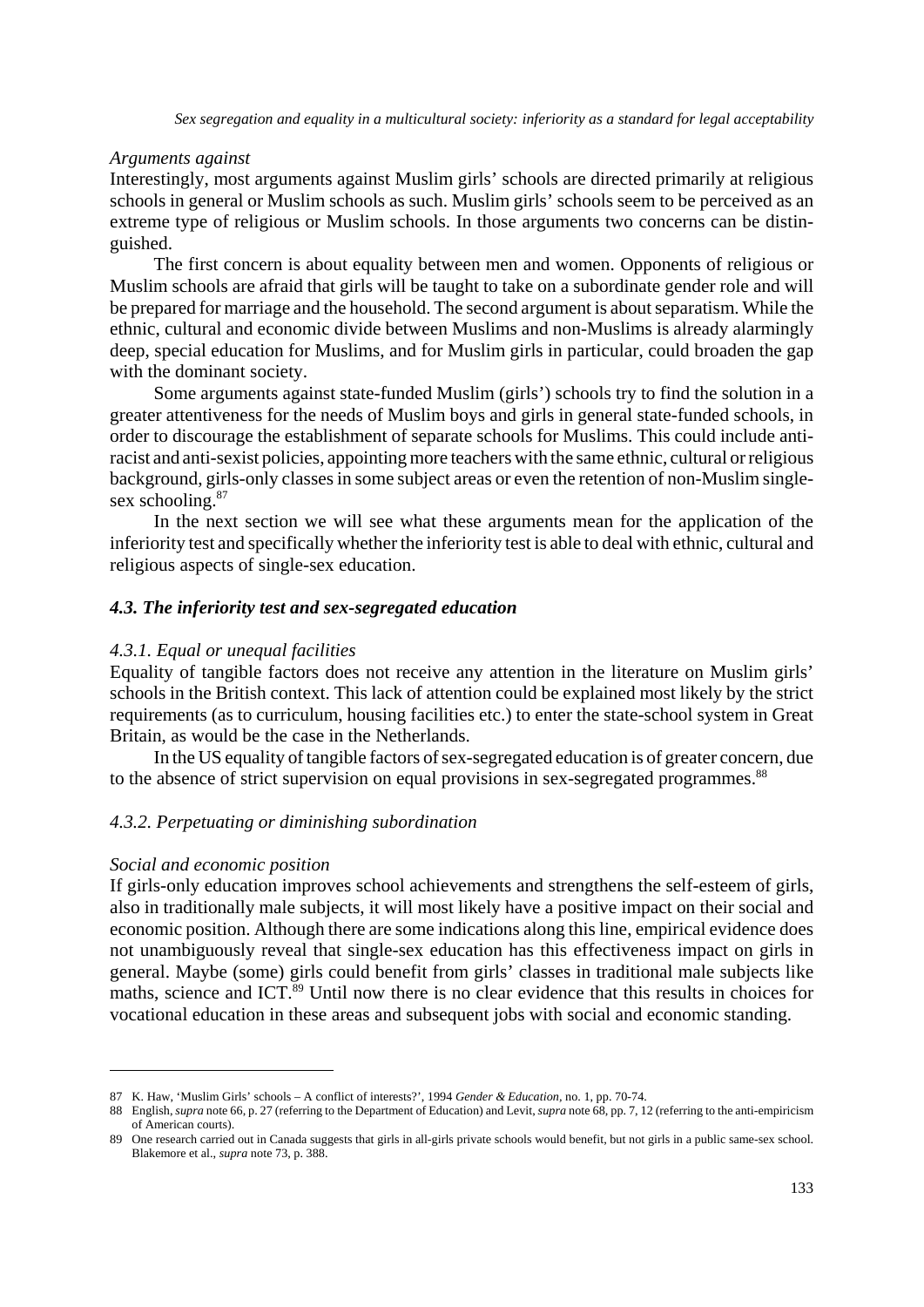Girls-only as well as all-boys schooling, whether religious or non-religious, could even be detrimental to the social and economic position of girls, as far as these confirm traditional gender roles. This could perpetuate the subordinate position of women and the dominant position of men, considering the lower status of 'women's' jobs and financial dependence in case of motherhood et cetera.

### *Power and autonomy*

Sex-segregated education was introduced in the US as an additional option for parents to meet the educational needs of their children. The problem, however, is that sex-segregated education may not always extend options; it could also lead to a reduction in co-educational opportunities.

Religious single-sex schools could be seen as an option for parents to ensure that their child is educated in conformity with their religious beliefs. As far as a girl has a say in the choice between a mixed or single-sex religious (or non-religious) school, this could be seen as strengthening *her* autonomy.

However, single-sex education is not clearly beneficial for the school performances of girls generally. There is also the tendency of single-sex education, as compared with co-educational settings, to confirm traditional gender roles. This tendency could change into a conviction that traditional gender roles are good in conservative environments, like in traditional cultural or patriarchal religious single-sex schools. So it is also quite likely that Muslim girls' schools reinforce traditional roles.

Maybe one could contend that parents consciously choose for such an education, but it is more difficult to maintain this for a minor girl.

An empowering effect could occur in all-girls schools or classes (in traditional male topics), because of the absence of male dominance and sexual harassment and when they are used to combat existing sex discrimination and to overcome sex stereotypes. The question, however, is whether this empowering effect will last in mixed-sex contexts.

## *'Othering'*

Sex-segregated education singles out gender as a relevant variable for all pupils.

That is why sex-segregated schooling is at first sight suspect: it could very well be based on overbroad generalizations and stereotypes of the abilities, characters and prospects of girls and boys. Thus boys' schools that affirm their 'masculine' abilities and girls' schools that aim to protect girls' modesty and enhance 'feminine' capacities seem to entail powerful role confinement. Such gender stereotypes and role confinement imply almost always the perpetuation of the hierarchy between men and women, rendering girls as less worthy others. Muslim girls' schools seem to be scrutinized most strictly, although one may wonder whether this is out of concern for girls or based on (intersectional) gender, racial and or religious stereotyping, thereby affirming the 'othering' of girls, Muslims or Muslim girls.

## *4.4. Preliminary conclusions*

What is the outcome of the inferiority test? Does it give guidance to assess the acceptability of state-funded single-sex education?

The first part of the inferiority test could be helpful to assess whether the provision of girlsonly schooling is equal compared to boys' education and co-education. The outcome depends on the facts.

The second part of the inferiority test gives a varied outcome on single-sex schools. Firstly, the outcome on the social and economic position of women as well as their power and autonomy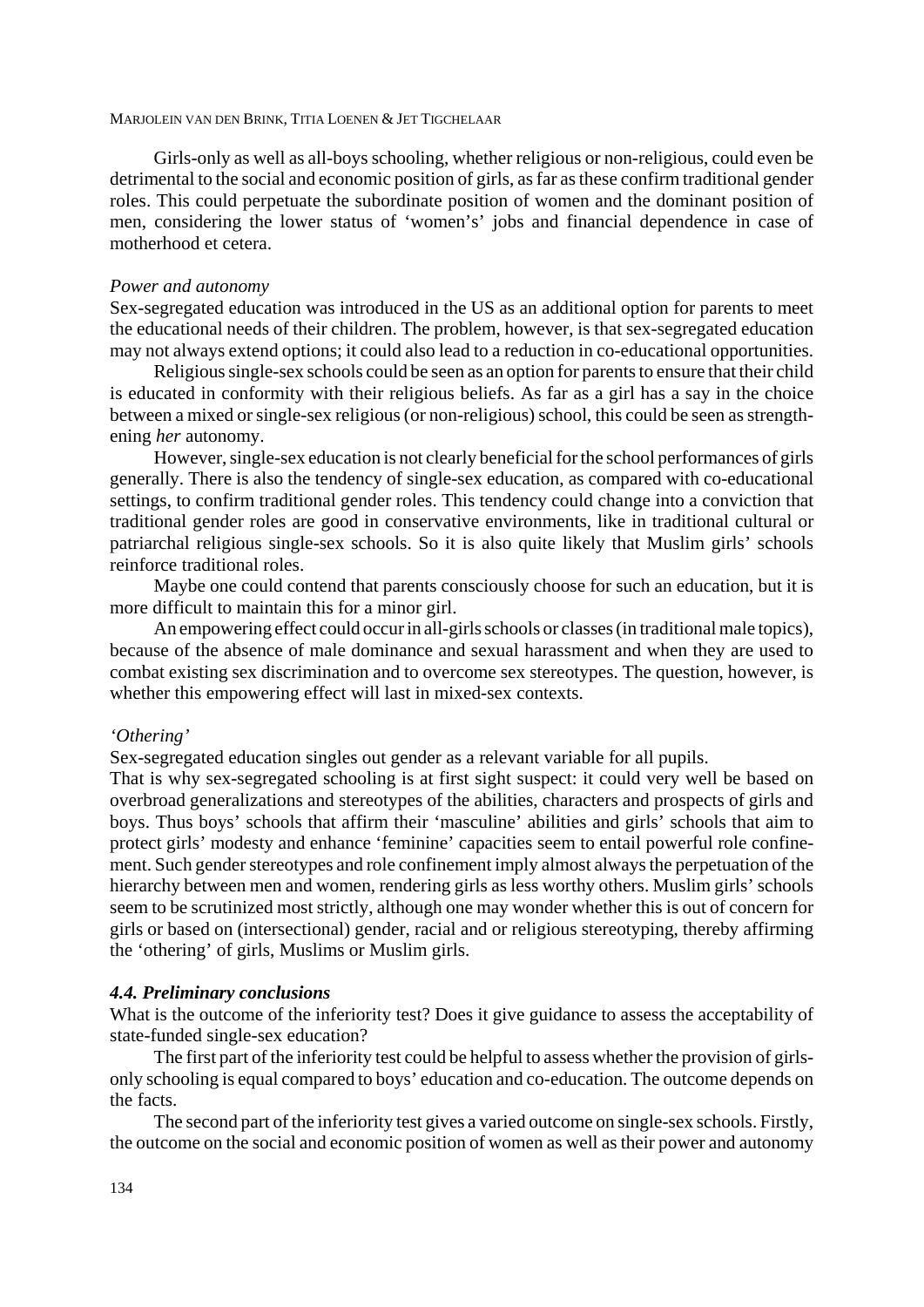is not really clear, because of the lack of solid empirical evidence of the impact of sex-segregated education on these issues, although there are indications that girls will benefit more from singlesex schools than boys. Secondly, all-girls classes in traditionally 'male' topics that are meant to overcome gender discrimination will pass the inferiority test most easily, despite the weak empirical evidence of the positive effect on the social and economic position of women as well as their power and autonomy. Thirdly, single-sex education that confirms traditional gender roles will not pass the inferiority test. Traditional gender roles will perpetuate the subordinate position of women on all the three elements of the second part of the test: their social and economic position, their power and autonomy and 'othering'. The inferiority test focuses on the equal, subordinate or dominant relations between men and women, which is not surprising as an assessment instrument for sex-segregated practices. However: girls' and boys' schools are sometimes advocated with reference to a subordinate minority ethnic, religious and class position. Is the inferiority test (sufficiently) sensitive to these positions?

As applied above, the inferiority test seems to be indifferent to the Islamic (or other religious) denomination and the ethnic character of girls' schools. The test is about gender relations, with special attention for the effects of single-sex schooling on the vulnerable position of women, irrespective of whether sex segregation is inspired by religion, culture or another factor. Yet, the test shows that religion could play an autonomy-strengthening role (if girls are free to choose for a religious single-sex school) as well as an autonomy-weakening role (as far as religion reinforces traditional gender roles). Minority ethnic, cultural and religious positions can also figure in 'othering'.

Moreover, the inferiority test could pay attention to the class position of boys and girls, while the test includes the element of social and economic position and there is also evidence that social background is a variable that determines school performances. In this context, it is interesting to consider lower-class minority boys. It is hoped that these boys will benefit socioeconomically from all-boys' schools, but as this is sought to be realized through single-sex schools, it seems to confirm the 'othering' and gender domination of boys. After all, the question is why and how 'black' boys' schools are more effective in empowering lower-class and minority boys than co-educated 'black' schools.

# **5. Sex-segregated welfare services**

# *5.1. Introduction*

In 2009 several controversial cases involving sex-segregated welfare services gave rise to considerable debates in the Dutch media. A first case concerns separate civic integration courses (*inburgeringscursussen*) for men and women belonging to non-Western minorities, organised and/or financially supported by local government. A second issue concerned the city of Utrecht, which attracted a lot of media attention by subsidizing separate information offices for men and women.<sup>90</sup> An added bone of contention was its location in a mosque. The offices provided information on issues such as social welfare, education, work, sports and all kinds of municipal

<sup>90</sup> In fact, the discussions ignored the fact that the offices as such were not really separate; clients waited in the same room but were given the opportunity to consult someone of their own sex if they chose to do so.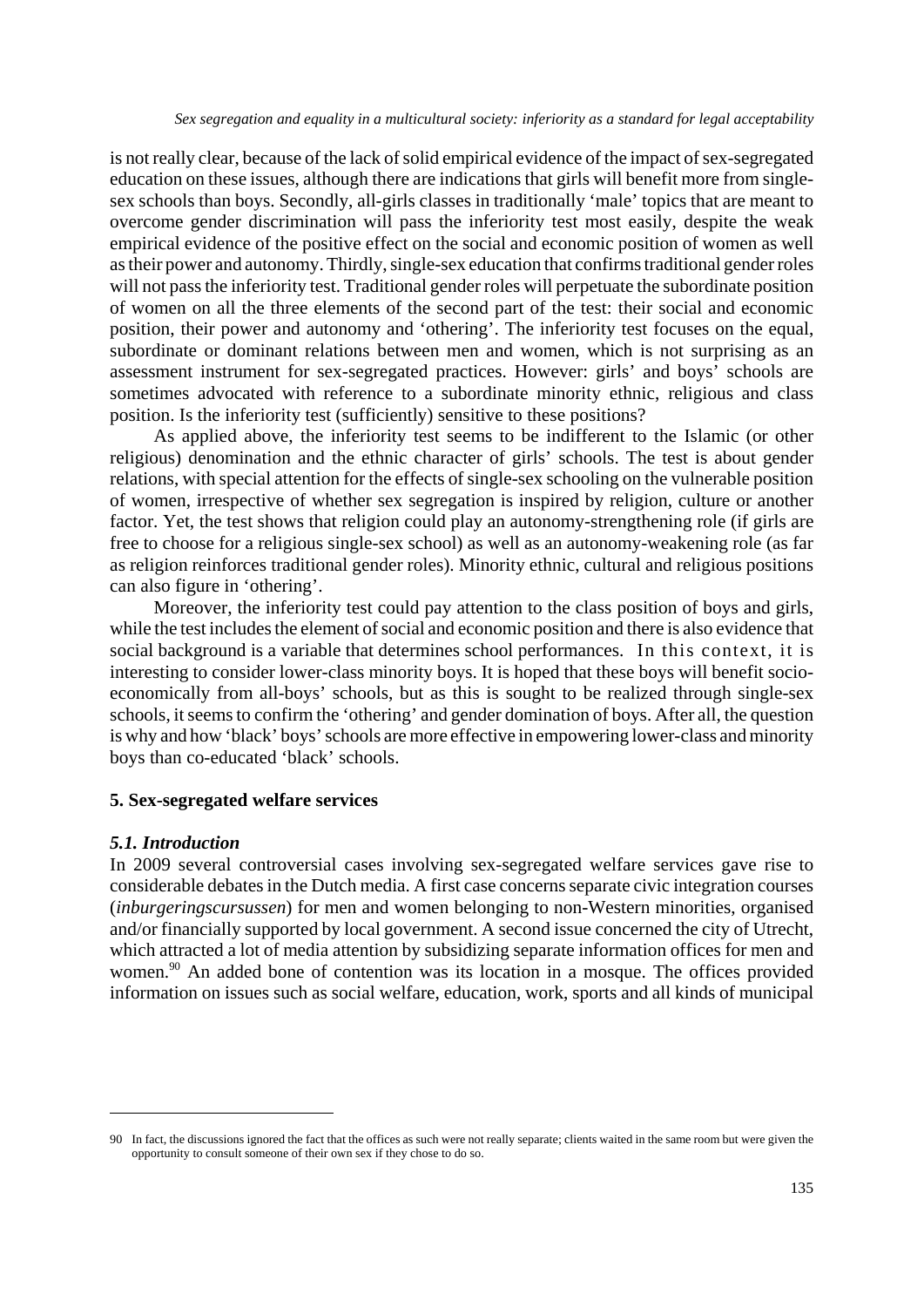services. Both segregation practices inspired parliamentary questions being raised and motions passed to put an end to them.<sup>91</sup> Due to this pressure they have been or will be discontinued.<sup>92</sup>

# *5.2. Arguments for and against (government support for) sex-segregated civic integration courses and other welfare services*

The arguments for and against the (local) government supporting this kind of segregated services seem to revolve around three major issues: the accessibility and effectiveness of the services involved, the equality and emancipation of women, and respect for certain religious values and practices.93

# *5.2.1. Accessibility and effectiveness*

One of the major arguments for supporting segregated services regards accessibility: they are believed to enhance access to outreach facilities for groups which are difficult to get in touch with, such as some groups of minority women. As the responsible alderman for the Utrecht policy argued in the discussion on segregated integration courses: 'We prefer to teach them separately over not teaching them at all'.<sup>94</sup> This is all the more important where some women may not be allowed by their husbands to make use of the facilities unless in a segregated setting.

Opponents argue it is questionable whether many women refrain from using the facilities for this reason. Additionally, they fear that the availability of segregated facilities may indeed have the undesirable effect of increasing the number of women choosing segregated facilities (who would otherwise adjust to having mixed-sex facilities). As regards the specific issue of civic integration courses they also point to different solutions to the problem of making it difficult to reach minority women, for instance by facilitating pre-integration projects, providing for childcare, financial incentives or providing integration in the workplace, at school, et cetera.

A second major argument supporting segregated facilities focuses on the better results they are presumed to entail. The targeted women may be more at ease and feel freer to ask questions and share their problems in an all-women environment. In the company of men, women will often remain silent. Regarding the separate civic integration courses it is emphasized that having segregated classes does not mean having a different programme. The programme is the same, but it will be easier to discuss values of sex equality in segregated classes and this will enhance their emancipating effect. As such, segregated facilities may simply be much more effective. Opponents will argue that no evidence exists which really proves such effects and, again, even if so, that segregation need not be the only solution available. Besides, especially if women tend to be intimidated by the presence of men it is all the more important to teach them (and the men) to counter this mechanism.

<sup>91 &#</sup>x27;Debat naar aanleiding van een algemeen overleg op 16 juni 2009 over seksegelijkheid in relatie tot integratie', *Handelingen II* (minutes of Parliamentary Proceedings) 2008-2009, no. 103, pp. 8292-8293, <http://ikregeer.nl/document/HAN8469A35>, last accessed on 3 May 2010.

<sup>92</sup> Regarding the former see *Einde aan subsidie gescheiden loketten Utrecht*, <http://binnenland.nieuws.nl/568142>, last accessed on 7 January 2010; for the latter see the letter by the Minister of Integration: 'Minister van Wonen, Wijken en Integratie, Brief aan de voorzitter van de Tweede Kamer d.d. 1 juli 2009', *Kamerstukken II* (Parliamentary Papers) 2008-2009, 31 143, no. 63 en 'Brief d.d. 17 juli 2009 aan de gemeenten over seksegescheiden inburgering, kenmerk DGW/I&I/2009043114'.

<sup>93</sup> The majority of arguments put forward are very well summarized in a publication by E-quality, an NGO working in the field of emancipation, the family and diversity: *Handleiding apart integratie-aanbod m/v. Voordelen, nadelen en juridische (on)mogelijheden*, December 2009, <http://www.e-quality.nl/e-quality/pagina.asp?pagkey=140380>, last accessed on 7 January 2010.

<sup>94</sup> Quoted in 'Zoveel mogelijk mensen zo goed mogelijk laten inburgeren', *NRC-Handelsblad* 14 juli 2009, <http://www.nrc.nl/binnenland/article2300333.ece/Zoveel\_mogelijk\_mensen\_zo\_goed\_mogelijk\_laten\_inburgeren>, last accessed on 7 January 2010.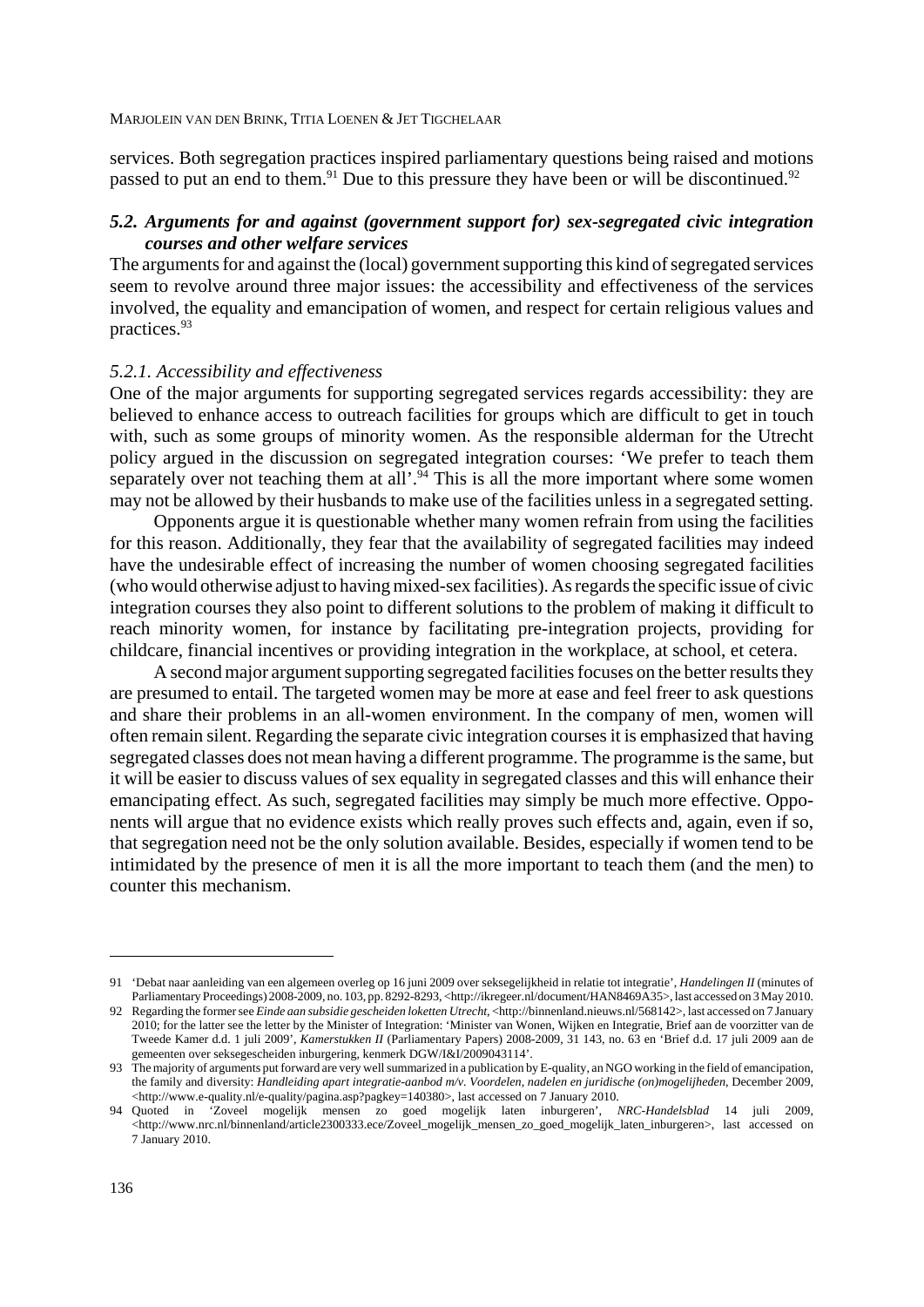## *5.2.2. Sex equality and the emancipation of women*

In the public discussions sex equality and the emancipation of women seem to figure as the single most important objection to segregated welfare facilities. Many people perceive sex segregation as inherently 'wrong' and in violation of the principle of sex equality, which is emphasized as fundamental to Dutch society. Sex segregation is easily equated with the subordination of women. It should only be allowed in exceptional and completely acceptable or uncontested situations, such as separate bathrooms or safe houses for battered women. As far as integration courses are concerned this argument is given special pertinence. These courses are meant to familiarize immigrant groups with Dutch values and practices. Whereas sex equality is a fundamental value, segregated classes give the opposite signal.

Related concerns argue that sex segregation reinforces gender role confinement and/or gender stereotypes. Others would say that sex segregation is not a gender-neutral practice of separating both sexes on a basis of equality, but in fact means separating *women*. (As far as civic integration courses are concerned it is women who are presumed not to be reached by nonsegregated classes; apparently men are presumed not to be discouraged; this is born out by the absence of male-only classes). Separate classes or facilities more generally may thus point to women as being the problem. Still others point to the danger of a sliding slope. Where will it end? Sex-segregated ticket offices for public transport? Separate seats for men and women in public buses, trains and waiting rooms? A last concern we would like to mention here regards the question whether providing sex-segregated facilities will lead to sex-based selection for jobs as a consequence.

The above arguments are contested by those who point to the free choice of the women (and men) concerned: segregated facilities are voluntary, not compulsory. As such, providing both segregated and mixed facilities extends the choices available which should be applauded. Alternatively, providing for segregated facilities can be perceived as a form of preferential treatment for women.

More generally, some people have raised the question of why should we object to practices that were quite common in the Netherlands only several decades ago. All kinds of sex segregation existed until well into the 1970s, yet emancipation came about 'by itself'. Besides, when the second feminist wave was in full swing in the seventies and eighties, exclusively female groups played an important role in consciousness raising and the emancipation of Dutch women. So why worry? Why should such an emancipation process not work for ethnic minority women as well? Others object to this optimistic scenario and point to the specific context of current requests for separate facilities by ethnic minorities as quite different from sex-segregated practices prevalent in Dutch society 50 years ago: the latter segregation was part of a society which shared, at the bottom, more or less the same values, world-view and language. The former, however, is not embedded in society at large (if so, no integration courses would be necessary).

## *5.2.3. Freedom of religion*

The major reason for offering segregated courses stems from the religious and/or cultural objections of some minority groups to mixed-sex facilities. The willingness of certain municipalities to accommodate this enhances respect for religious freedom and is in line with the approach of the Dutch Equal Treatment Commission. In several cases the Commission has considered sexsegregated facilities acceptable and, in some situations, even legally required: a failure to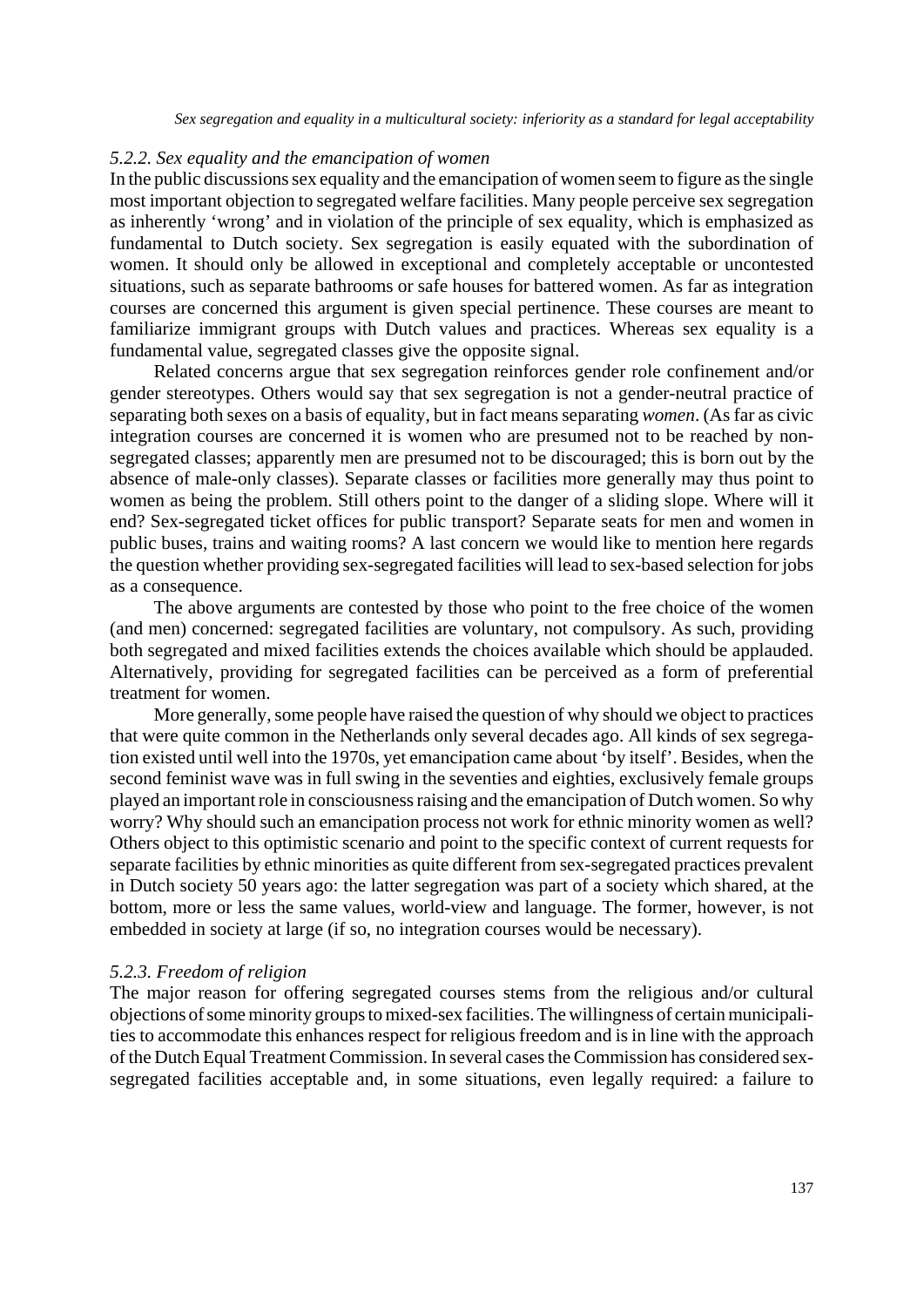accommodate religiously inspired practices of sex segregation may amount to indirect discrimination on grounds of religion under the Dutch Equal Treatment Act.<sup>95</sup>

Though freedom of religion is undisputedly a fundamental right; in the media debates the freedom of religion is not put forward as a major argument to support sex-segregated facilities. Surprisingly, neither does the Minister of Integration refer to this fundamental right in his letters to Parliament or the municipalities on this issue.<sup>96</sup>

# *5.3. The inferiority test and sex-segregated civic integration courses and other welfare facilities*

# *5.3.1. Equal or unequal facilities*

As nothing in the debates points in another direction, we will presume that the sex-segregated facilities as such are equal in all relevant tangible aspects. So we will proceed to the second part of the inferiority test.

# *5.3.2. Perpetuating or diminishing subordination*

# *Social and economic position*

On the whole it seems evident that making use of the kinds of welfare facilities at issue here will improve the social and economic opportunities of the women involved. Being better informed about all kinds of things will improve their ability to participate in society. As such, any barriers to the accessibility of those facilities should be removed. This is all the more important as most members of the groups involved are particularly vulnerable socially and economically. Thus, if it is established that otherwise (some) women stay away, this first element of the inferiority test would not be a bar to but even in clear support of segregated facilities.

This would be even more so if it were established that in fact women benefit more from segregated than mixed-sex facilities. If they feel more at ease in asking questions without the prying eyes of men, talk more freely about their problems and discuss these with fellow women, it may well be that the facilities provided are much more fruitful. Though quite plausible, whether this is indeed the case is contested. In this respect, social science expertise may hopefully help us out.

#### *Power and autonomy*

The question whether segregated facilities will empower women and strengthen autonomy or reduce it seems to lead to a more ambivalent answer.

On the one hand, generally speaking, improving social and economic opportunities will be empowering and beneficial to autonomy. On the other hand, the specific effects may well depend on the actual motives for participation in segregated facilities. Different situations suggest themselves.

If making use of segregated facilities results from the free choice of the woman involved, there does not seem to be any problem in terms of empowerment and autonomy. We should

<sup>95</sup> See *oordeel 2004-95* and *oordeel 2005-86*, see <www.cgb.nl>. The judgments of the Commission are not legally binding. Regretfully, they are not available in English. In both cases the issue was whether an organization (in the first case a school, in the second an organization of social counsellors) violates non-discrimination provisions by its policy of refusing to speak to women wearing a face-covering veil. (The argument being good communication.) The Equal Treatment Commission considers the policy to constitute indirect discrimination on the basis of religion as this argument does not meet the required test of an 'objective justification'. Though the Commission acknowledges that the aim of the policy is legitimate, the means do not meet the test of subsidiarity. In both cases the organization could allocate the veil-wearing woman to a female employee, with whom she does not feel obliged to wear the veil.

<sup>96</sup> See *supra*, note 92.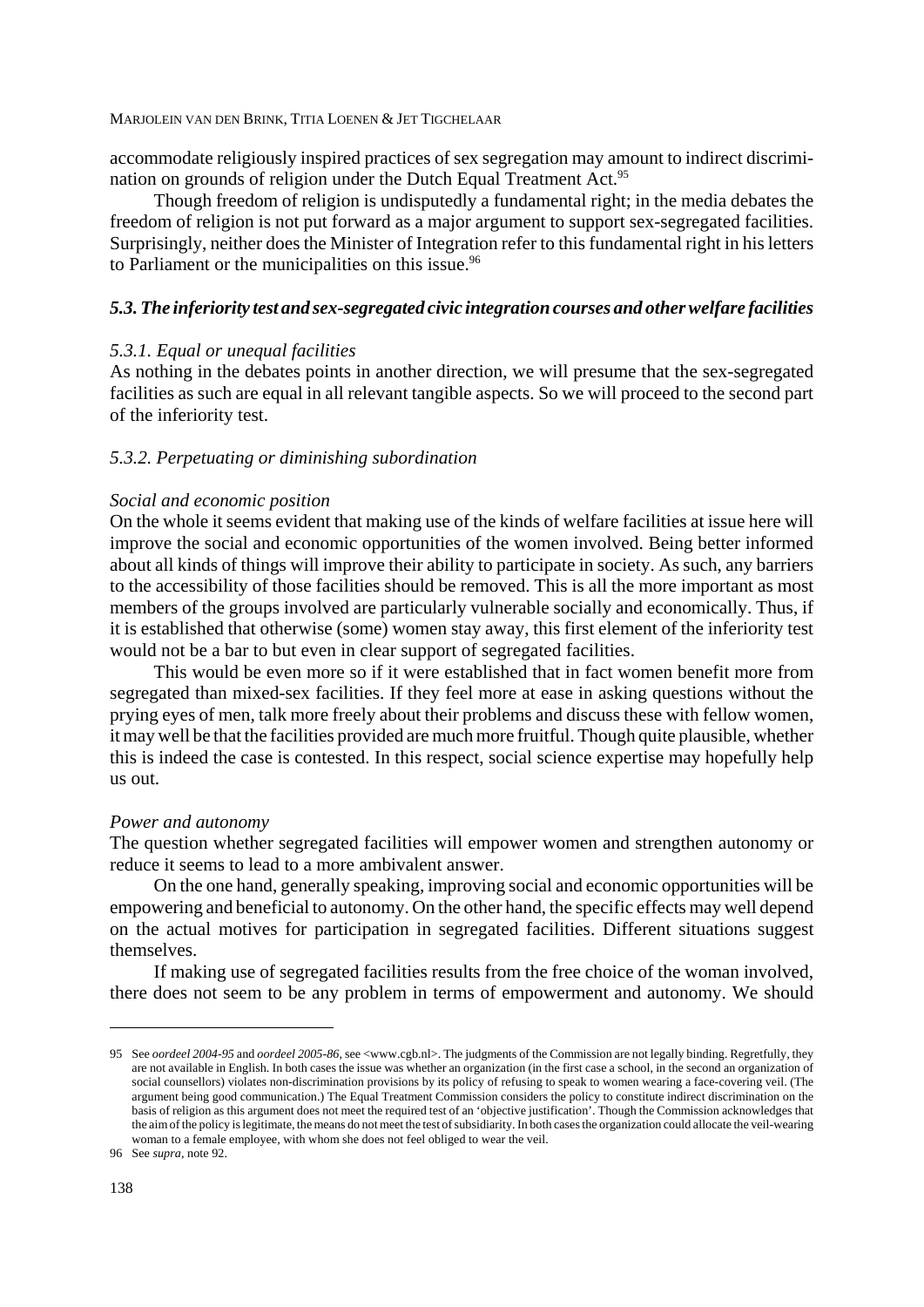presume that the woman herself knows best what suits her. If it is for religious reasons we may have to accept that the woman involved subscribes to orthodox views on the proper relationship between men and women. Should the freedom of religion not be respected whatever its content unless it infringes the rights and freedoms of others? Besides, the woman concerned may well have other reasons for preferring female-only classes, such as feeling more at ease, simply enjoying the company of women over men in this setting or having her own assessment of what is most emancipating and empowering for herself and/or fellow minority women.

If, however, making use of segregated facilities is enforced by the woman's spouse and/or family/community this is indeed problematic: in that situation providing segregated facilities means giving state backing to the pressure put on women. If the woman involved would not be allowed to make use of the welfare facilities at all unless segregated, the overall empowering effect will probably still be positive. But what if women are involved who prefer making use of mixed-sex facilities and would be allowed to do so unless segregated facilities are available? Such women will lose in terms of empowerment and autonomy by being forced to use segregated facilities. Of course, this raises the crucial question of why and how many women will opt for segregated facilities of their own free will, how many would be forced to do so and how many would be kept away from any facilities unless these are segregated. So far, no clear numbers based on thorough research are available.

#### *'Othering'*

This element is probably the most difficult to assess. It is a strongly 'intangible' factor. The following questions would seem relevant.

Firstly, is sex segregation to be regarded as 'wrong' in itself because it is to be equated with subordinating women? Many commentators aver this in different degrees, including the Dutch Minister of Integration. Others would say the women involved can decide that for themselves. Although this may well be the case, would it be determining? What about the external perceptions involved?

Secondly, is gender role confinement enhanced? We would say 'yes'. Regardless of whether at the end of the day separate facilities may be more effective and beneficial for women, at the same time they may very well enhance images of the propriety of separate roles and spheres of living for women and men in society. Images that may send out the message that there is nothing wrong with looking with suspicion at the intermingling of the sexes outside the confinement of the home. This is even more so where sex segregation is expressly motivated by religious views on the proper roles of men and women. Given the historic role of this type of thinking to justify the subjection of women throughout the ages, we should be very wary about its effects in modern times as well.

Thirdly, is sex stereotyping enhanced? Again it seems that this could very well be the case. To start with, sex segregation does not seem to be a gender-neutral practice as it seems that it is women who need to be set apart. Besides, women attending segregated courses seem to be perceived as helpless victims of male oppression, as women without real agency. Not many commentators seem to acknowledge that for at least some women segregated facilities could be a truly free choice.

Yet more important than *sex* stereotyping, it seems that *religious and/or racial* stereotyping is at issue: a preference for segregated facilities is perceived by the larger public as a typical manifestation of reprehensible norms and values within Islam and/or non-Western minorities as such. Minority women are perceived as victims of their culture and religion and/or their oppres-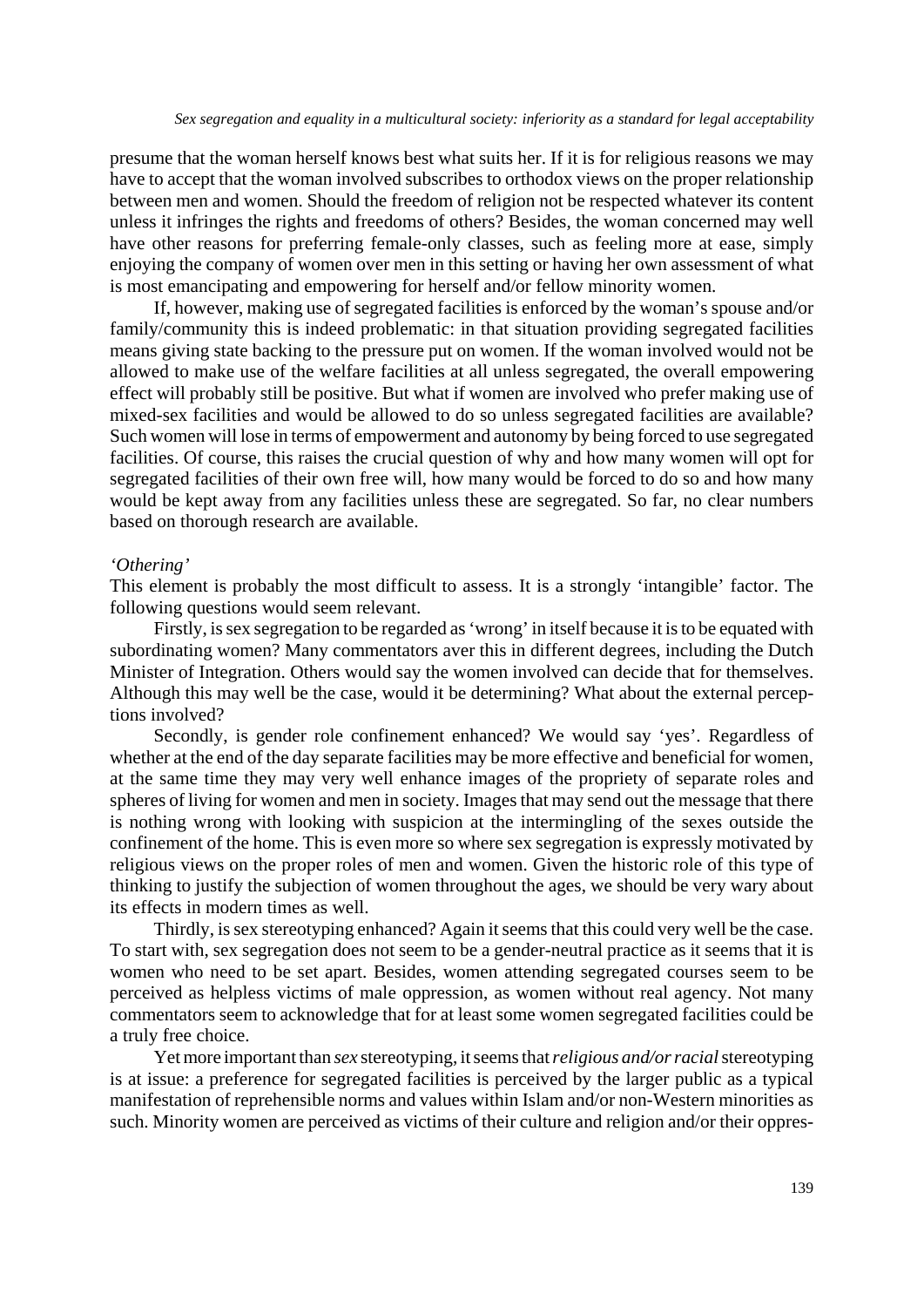sive men. Dutch/Western culture is contrasted with this as a progressive, equality-based culture which abhors any inequalities between the sexes.

# *5.4. Preliminary conclusions*

Sex-segregated welfare facilities of the kind discussed above will not pass all the elements of the inferiority test. Especially the elements of 'power and autonomy' and 'othering' raise serious doubts about segregation in this context being acceptable. Yet, in many instances we seem to have to proceed on the basis of the *presumed* effects of having either segregated or mixed-sex facilities. In this respect it is clear we are in need of much more empirical data to reach better informed conclusions.

As long as more and better information is lacking, the application of the inferiority test would seem to suggest that proceeding with sex-segregated welfare facilities of the kind discussed is not acceptable, especially as long as it is unclear whether alternative solutions may be available for addressing the most powerful argument supporting segregated facilities: that of reaching otherwise unreachable women.

Is the inferiority test able to deal with the multicultural complexities of this type of case? Given the effect-centred character of this test (that it focuses on the *actual* (presumed or expected) *results* of segregation) religiously or culturally inspired *motives* are not given a specific place in the analysis. Yet, as we can infer from the above, they do figure in the assessment of whether women's power and autonomy are enhanced, and whether 'othering' is reinforced. Besides, the first element of the second part of the inferiority test provides room for taking into account the often vulnerable economic and social position of ethnic minorities.

# **6. Overall conclusions**

In the preceding sections we have considered the acceptability of three different state-supported sex-segregation practices. For this purpose we used what we call the inferiority test as a specification of equality and non-discrimination standards. This test is inspired by the anti-domination or anti-subordination approach in critical legal studies and US SC case law.

The aim of applying the inferiority test was to assess the legal acceptability of sex-segregation practices according to the same standard, irrespective of whether these practices are quite common in the dominant culture or more recently introduced (again) by or because of minority cultural groups. It turns out that the acceptability of sex segregation in football, primary and secondary education and integration courses needs a carefully balanced appraisal. This has to do, firstly, with the variety of possible or actual aspects of each practice and, secondly, with the multi-layered inferiority test. The result is that the application of the inferiority test to these three cases reveals that in general facilities for boys or men only will not pass the test, as it will probably perpetuate their dominant position. The inferiority test does not offer a clear-cut answer as to whether provisions for girls or women only are acceptable or not, although the answer tends to be negative.

In these conclusions we start by comparing the application of the inferiority test to the three sex-segregated practices, in order to see whether differences and similarities between the cases exist that could explain the applicability and outcome of the inferiority test. We will conclude with a more general analysis of whether the inferiority test is useful as a standard to assess the legal acceptability of old and new sex-segregated practices in a multicultural society.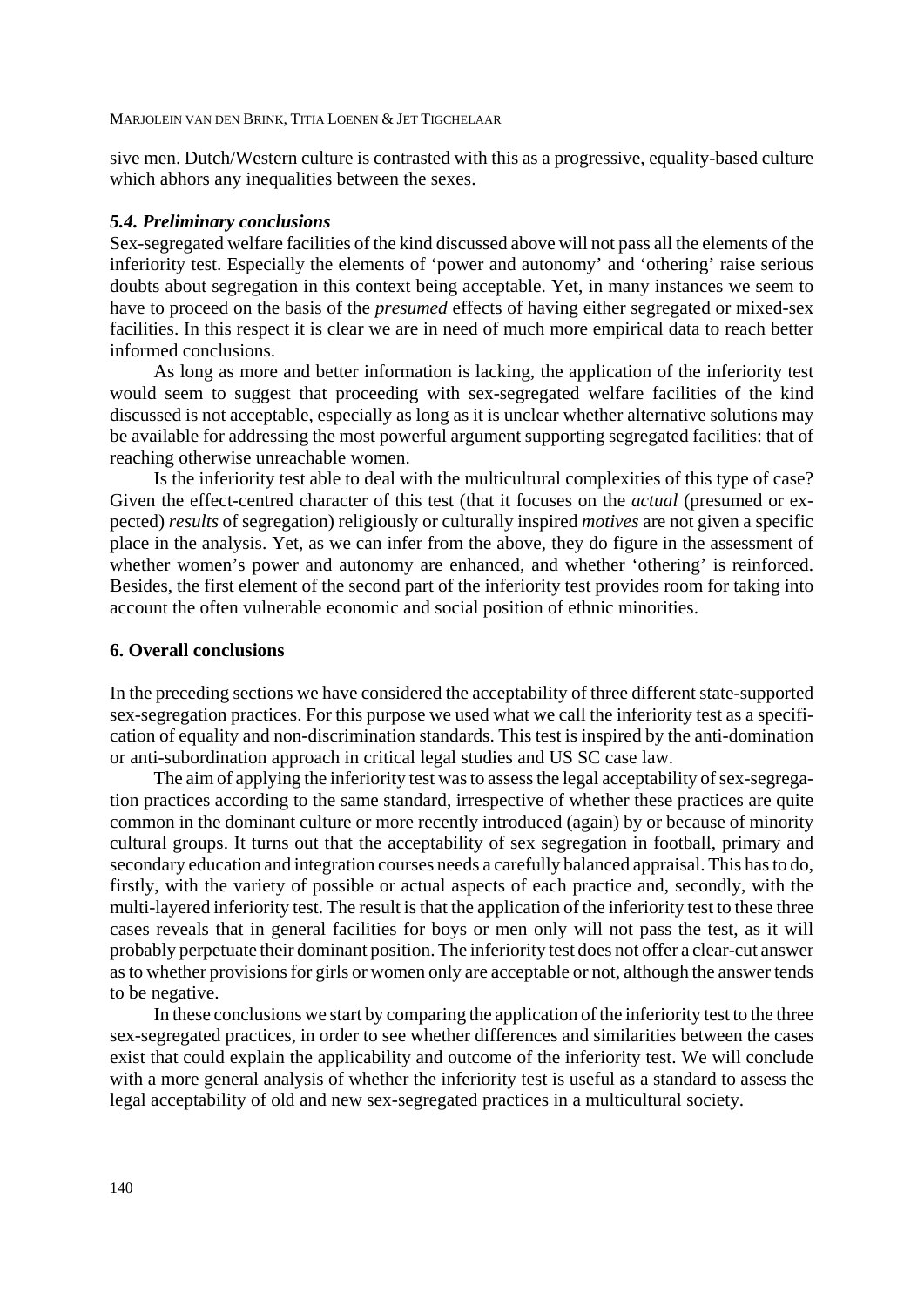# *6.1. Comparison of the application of the inferiority test*

We start with a comparison of the three cases of sex segregation: what are the differences and similarities in the discussions on sex segregation in football, education and integration courses?

## *6.1.1. Comparison of the arguments*

The first striking factor is that the football case reveals that there is no principled opposition to all-female football teams as such, while – in contrast – mixed football is contested. This factor confirms the rather uncontested situation of female and male football teams. It differentiates sexsegregated sports from the other segregation practices in education and integration courses, which take mixed practices as a starting point and (additional) single-sex provisions as the exception.

However, there is also a similar starting point in the football and integration course cases, which does not return in the education case. This is the appreciation of the participation of girls and women as such, if necessary in a single-sex environment, rather than that they do not participate at all. Underlying this accessibility argument is the idea that sport and integration courses are valuable and important. The difference between these cases is that single-sex football teams are socially and culturally more readily accepted (as a valuable addition) for some age groups, compared to all-women civic integration classes (as an objectionable concession) for some minority groups.

In education the argument of accessibility does not seem to play a role (anymore). Although the practice of education is without doubt of value, there is obviously the assumption that non-participation is not an alternative, which is self-evident in a situation of mandatory education in a school setting, but not when there is the option of home education.<sup>97</sup>

Besides the accessibility argument and the argument of choice between participation and non-participation, other arguments appear in more than one case, although sometimes in a different way. An obvious argument in favour of sex segregation that plays a more or less prominent role in all the case studies is the undesirable physical closeness of the sexes in mixed settings. This could be considered undesirable for reasons of morality or decency (in the case of sport most clearly, to a lesser extent in education, and probably also in integration courses), because of negative effects on achievements (in the case of sport and education, but maybe also in the case of civic integration courses) and/or motivated by religion or culture (in all cases). Especially (average) physical differences (in strength, speed and stamina) are highlighted in sexsegregated sports, but also in sex-segregated education (because of differences in mental development). In both cases those (average) physical differences are related to fair opportunity or competition.

In the case of education, however, the correction of undesirable socialisation plays a more prominent role than physical differences in arguments for (and against) sex segregation. Just think of boys considered to be victims of feminization, and girls thought to be victims of male dominance, especially in 'male' subjects like ICT, maths et cetera. And think of the ethnic or religious minority boys and girls who are considered to be victims of the majority culture in mixed schools. The correction of undesirable socialisation also plays a role in football (to combat stereotypical assumptions about the other sex) and in civic integration courses (to underline gender equality), but in those cases the correction is primarily sought in mixed provisions instead of sex-segregated practices.

<sup>97</sup> In the 1990s, however, there appear to have been special classes in the Netherlands for Muslim girls intended to prevent their parents from keeping their daughters at home. *Trouw*, 9 December 1992; *NRC*, 30 November 1992.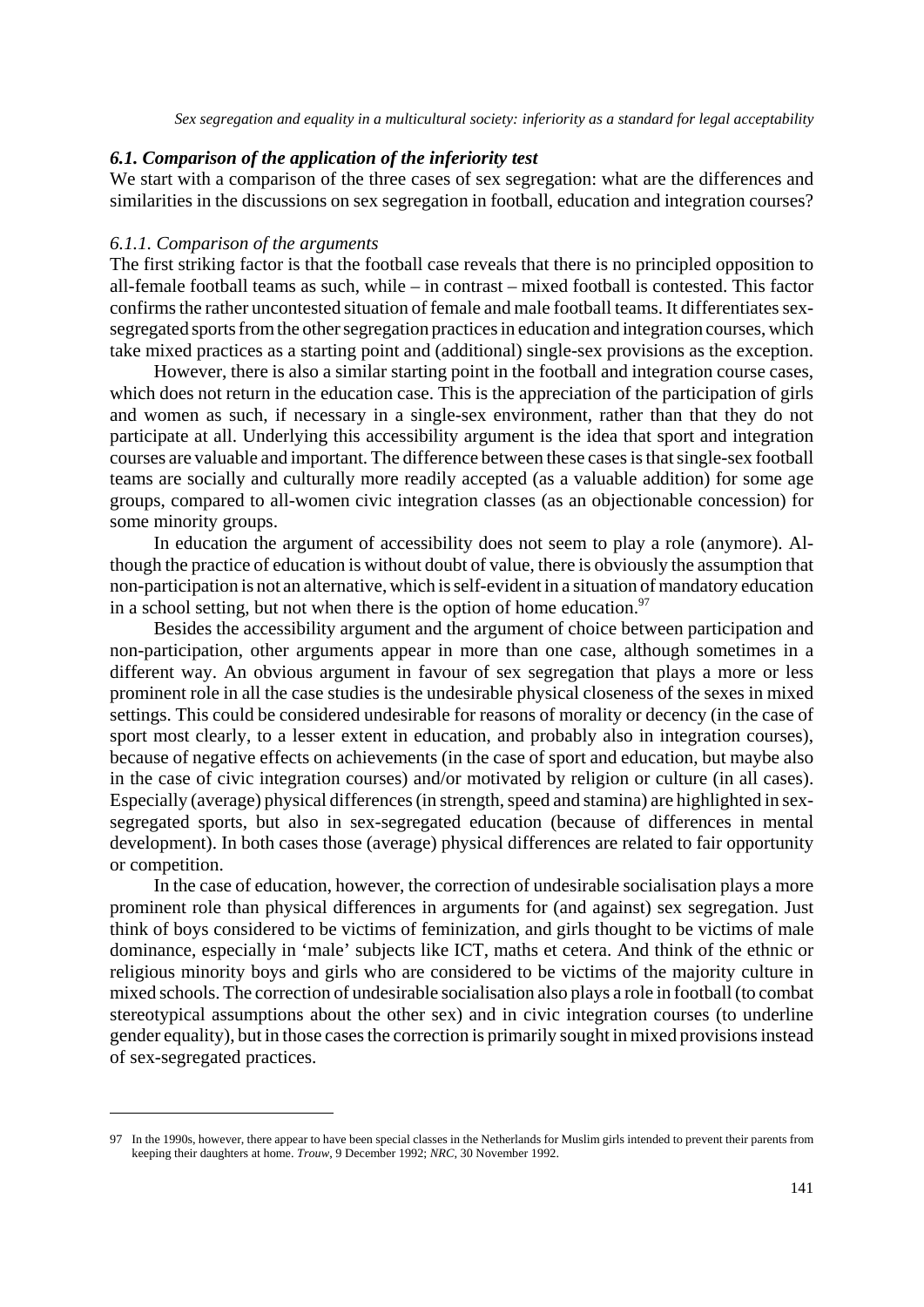Closely related to the correction of undesirable socialisation is the argument of choice, mostly put forward by the proponents of single-sex practices. However, critics tend to wonder whether there really is a choice.

Just as choice figures in arguments in all for and against sex-segregated practices, this is the case as well with equality arguments. This makes the application of the inferiority test significant, for this test is in fact an elaborate equality standard, in which choice plays a fundamental role in the second part of the test. We will continue with a comparison of the application of this test on the different cases.

# *6.1.2. Comparison of the application of the test*

When applying the two-pronged inferiority test to the three cases of sex segregation, the first part of the test – whether the segregated facilities are genuinely equal in terms of all relevant tangible factors – turns out to be problematic in the case of sex-segregated education in the US (due to insufficient governmental supervision) and sex-segregated football (which seems to be partly due to the relatively small number of female players).

The second part of the test – whether segregated facilities create or perpetuate the subordinate position of women instead of diminishing their dominance by men – concerns three clusters of factors.

The first refers to the effect on the social and economic position of women. Sex-segregated football practice does not seem very relevant at the level of amateurs, although negative effects cannot entirely be excluded, for instance because amateur sport may function as a breeding ground for professional sports practice. In the case of sex-segregated education it depends on the effects: when it diminishes the subordinate social and economic position of women it is acceptable, whereas sex-segregated education with the opposite impact is not justified. In the case of sex-segregated integration courses the social and economic position will be improved, assuming that these courses are effective and that participation already diminishes the subordinate position of women. Mixed integration courses could even be better, as is co-education, provided that the teaching is gender inclusive, in order to offer social and economic equal opportunities.

The second factor refers to power and autonomy. In all three sex-segregated practices, the autonomy of women is enhanced when she is able to choose for an all-women facility as a real additional (and substantially tangible) option to mixed practices. This could be even more positive when the sex-segregated facility is meant and suitable to empower women. When these conditions are fulfilled, integration courses for women only could be acceptable according to this factor of the inferiority test. An all-girls school that confirms the subordinate position of girls is not acceptable according to this factor.

Finally, the third factor concerns 'othering'. In all three sex-segregated cases there seems to occur gender stereotyping and/or gender role confinement in such a way that it affirms the hierarchy between men and women. This varies from modesty rules only for girls and women to the opinion that girls are poorer footballers or maths students and victims of male and cultural oppression. Also, male football teams or education for men only will most likely not pass the test of othering, as it will maintain the privileged and dominant position of men in relation to women. In this sense sex segregation seems to confirm othering, although sex segregation is not always inspired by the idea that women are less worthy than men. In contrast, sex segregation is sometimes promoted (as a temporary measure) to overcome othering, in order to reach gender equality in the future. This type of sex segregation seems to undermine othering, although it uses gender generalizations.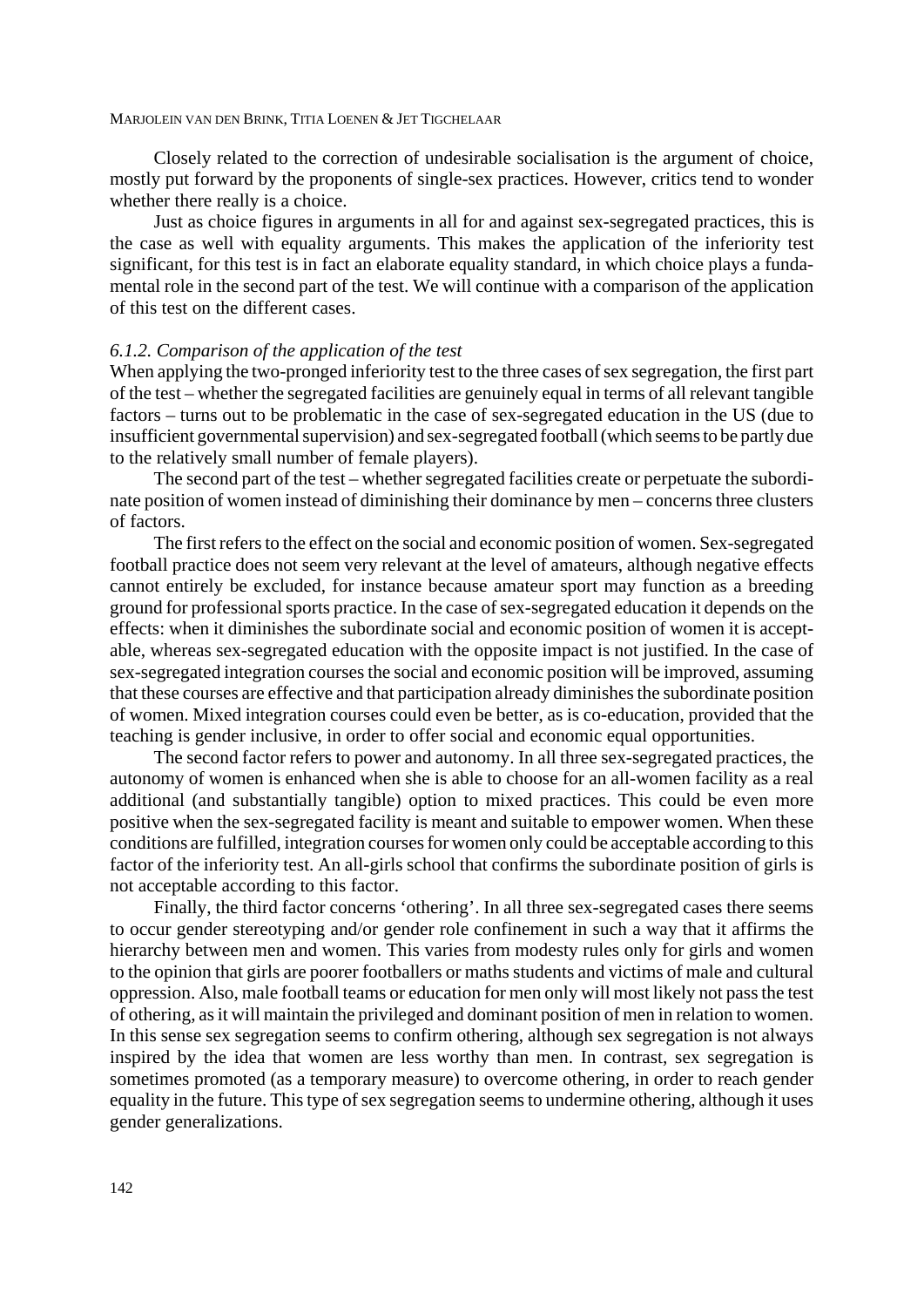# *6.2. Usefulness of the inferiority test*

In evaluating the usefulness of the inferiority test on the basis of applying it to the three cases above we would like to point out the following.

To start with, the multilayered character of the inferiority test seems to be quite useful in providing an analytical tool to assess the merits of the multifaceted arguments for and against sex segregation which are often involved. This also seems helpful in avoiding prejudicial assessments of new and often contentious practices of sex segregation as compared to familiar and uncontested ones.

Secondly, given the impact-oriented character of the test, in quite some respects the assessment of whether its criteria are met depends to some or even to a large degree on the availability of empirical data (for instance whether sex-segregated education promotes the selfesteem of girls). Where such data are not available or point to different conclusions this assessment has to be made on the basis of the 'presumed' or 'expected' effects of the segregated practice at stake. In this respect judicial rules regarding burdens of proof and other procedural rules will have to decide how much and which kind of information will suffice. As 'non-segregation' is the point of departure, the initial burden of proof should be on proponents of a segregated practice to show its positive impact.

In the introduction we promised to pay specific attention to the question whether the inferiority test is able to deal with multicultural complexity by ensuring that attention is being paid to minority ethnic, cultural and religious perspectives (cultural for short). The analysis of the case studies shows the inferiority test to be open to such perspectives, though not in every respect. When assessing the impact of segregated practices on the social and economic position of women or their autonomy and power, the specific position of cultural minorities can be given due consideration. Yet, the focus is clearly on the effects of the practice on the position of minority *women*, not men. This does not seem to be very problematic as long as we realize that the inferiority test tells us whether sex segregation is acceptable from the perspective of sex equality, not whether it could have merits from other perspectives. (See the example of minority boys' schools perhaps being beneficial to improve the social and economic position of minority boys. Even if this would be the case, if the practice is detrimental to the position of minority girls and/or confirms gender hierarchy within minority groups it is not acceptable and we should look for other ways to improve their position.)

Arguments for sex segregation inspired by religion or culture also seem to be given adequate space under the inferiority test, especially under the element of 'autonomy'. Here again the focus of the test on *women* requires *women* to be the ones supporting sex segregation. Nevertheless, the requirements regarding the avoidance of 'othering' will generally defeat their claims for sex segregation if they are based on traditional views on the proper position of men and women, which are often part and parcel of more orthodox religious views.<sup>98</sup>

A last, fundamental point we would like to raise regards the question of how to proceed if different elements of the inferiority test point in different directions. If the first element of the test is negative (genuine equality of the tangible factors) while the others are positive, a remedy is rather easily available by upgrading and equalizing all the facilities, financial resources and so on for both sexes (for example, for men's and women's football).

If the three elements of the second part of the test are at stake this is much more problematic. To give an example: can a detrimental effect in terms of supporting notions of sex role

<sup>98</sup> Again, it should be kept in mind that these conclusions are limited to the acceptability of *state-supported* practices of sex segregation. Segregated practices in the strictly private sphere are left aside.